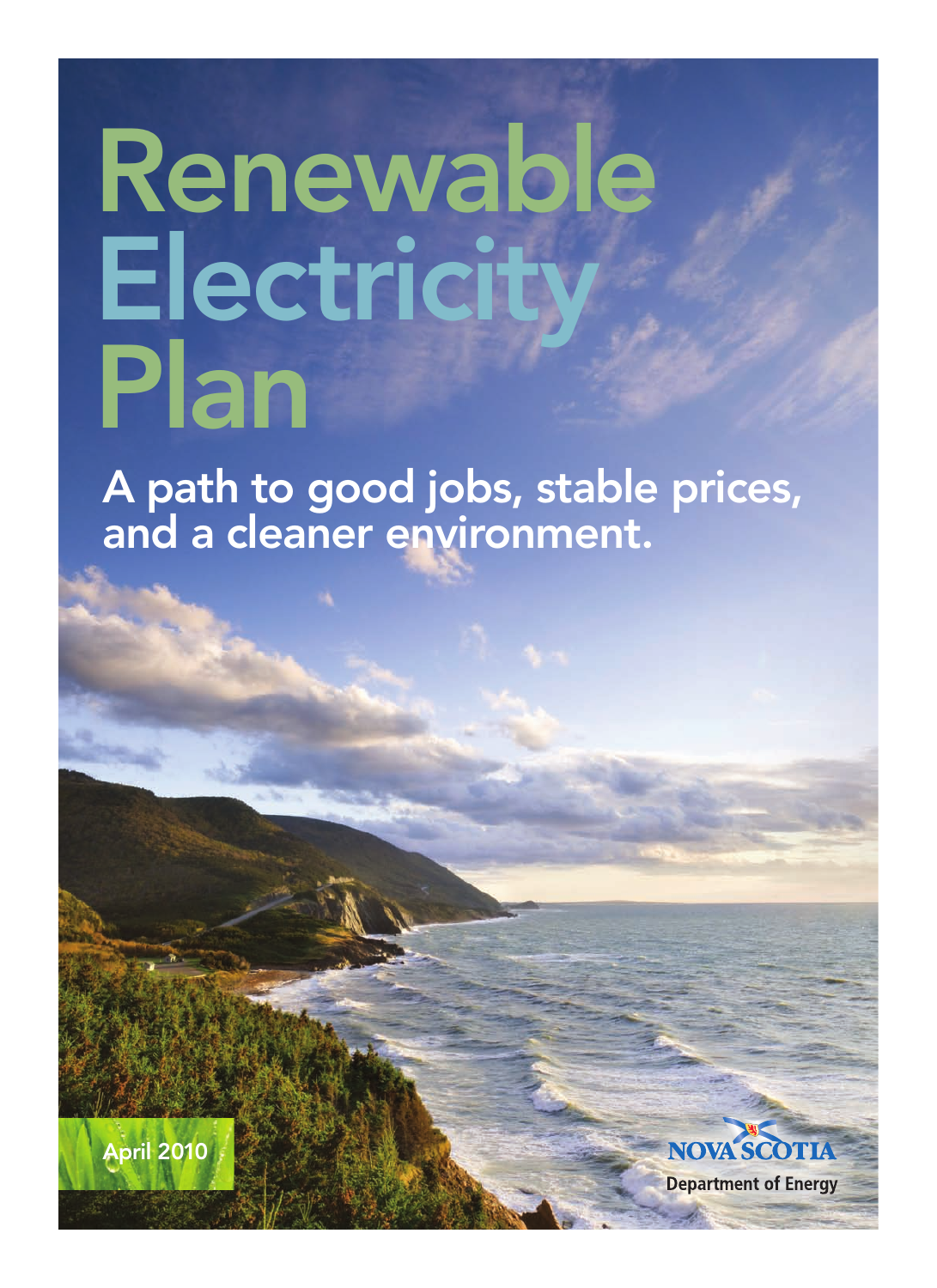#### © Crown copyright, Province of Nova Scotia, 2010

This document is available on the Internet at: www.gov.ns.ca/energy. For further information about Nova Scotia's Renewable Electricity Plan, please contact Nova Scotia Department of Energy, 400-5151 George Street, PO Box 2664, Halifax, Nova Scotia B3J 3P7. Tel: (902) 424-4575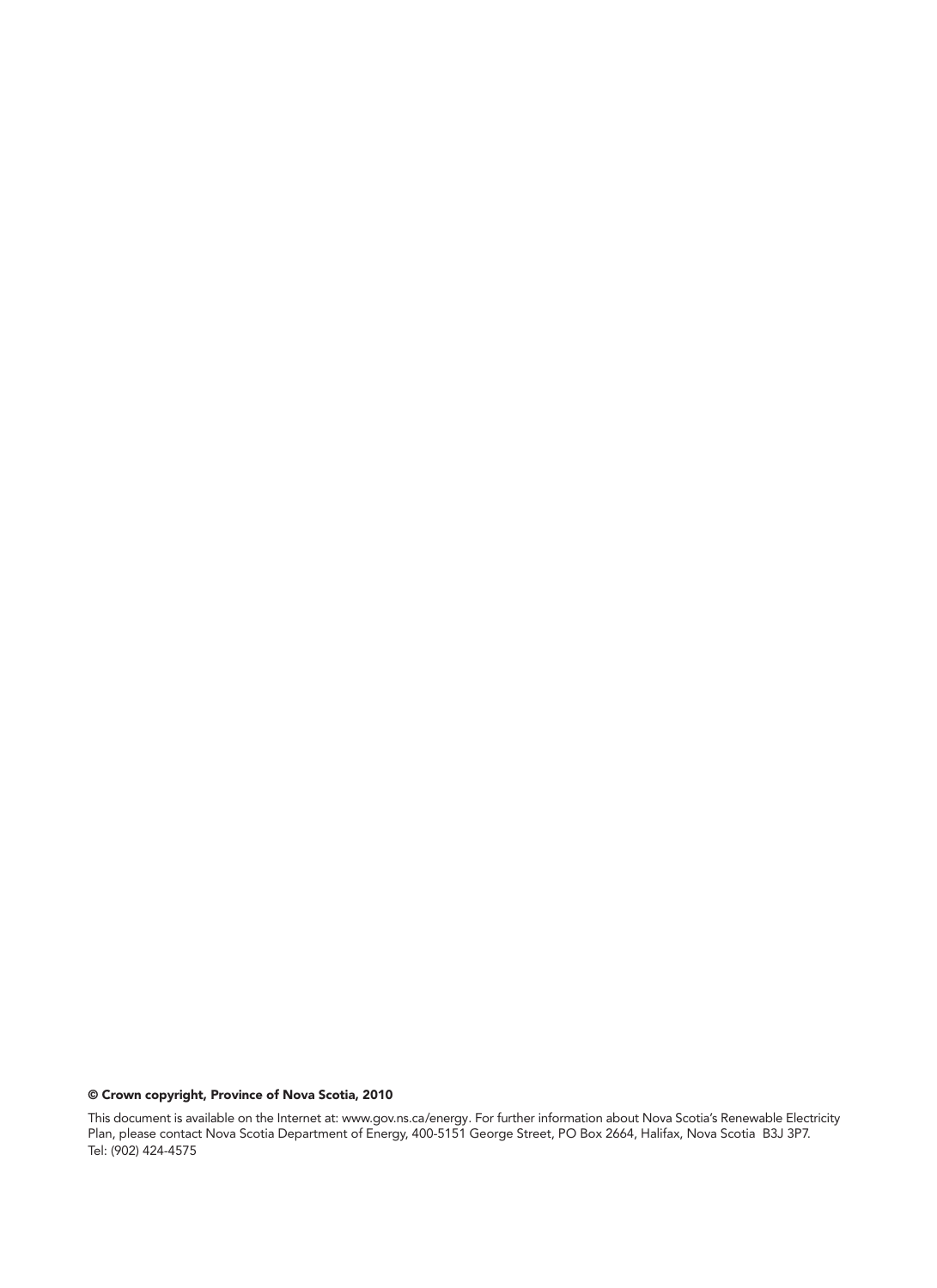#### Table of Contents

|      | <b>Executive Summary</b>              | 2  |
|------|---------------------------------------|----|
|      | 1.0 Where We Are Now                  | 4  |
| 2.0  | Where We Need to Go                   | 6  |
|      | 3.0 Underlying Principles             | 8  |
|      | 4.0 Meeting the 2015 Commitment       | 9  |
|      | · Medium and Large-Scale Projects     |    |
|      | · Community-Based Feed-In Tariff      |    |
|      | · Enhanced Net Metering               |    |
|      | • Forest Products Associated Biomass  |    |
|      | • Market Structure and Governance     |    |
| 5.0  | Achieving the 2020 Goal               | 16 |
|      | · Renewable Resource Mix After 2015   |    |
|      | · The Role of Tidal Energy            |    |
|      | • The Role of Natural Gas             |    |
|      | 6.0 New Roles and Responsibilities    | 20 |
|      | · Renewable Electricity Administrator |    |
|      | • Nova Scotia Power Inc.              |    |
|      | · Utility and Review Board            |    |
|      | · Province of Nova Scotia             |    |
| 7.0  | The Role of Government                | 21 |
|      | · Facilitation                        |    |
|      | • Financing                           |    |
|      | · Coordinating Approvals              |    |
|      | <b>· Emissions Management</b>         |    |
|      | • Local Government                    |    |
|      | · Federal Government                  |    |
|      | • First Nations                       |    |
|      | · Legislation and Regulation          |    |
|      | · Supply Chain Development            |    |
| 8.0  | Building a Secure, Reliable Network   | 23 |
|      | • Transmission and Distribution       |    |
|      | · Role of Imports and Exports         |    |
|      | · Smart Technologies                  |    |
| 9.0  | Things This Plan Does Not Do          | 25 |
| 10.0 | <b>Costs and Benefits</b>             | 26 |
| 11.0 | Implementation                        | 28 |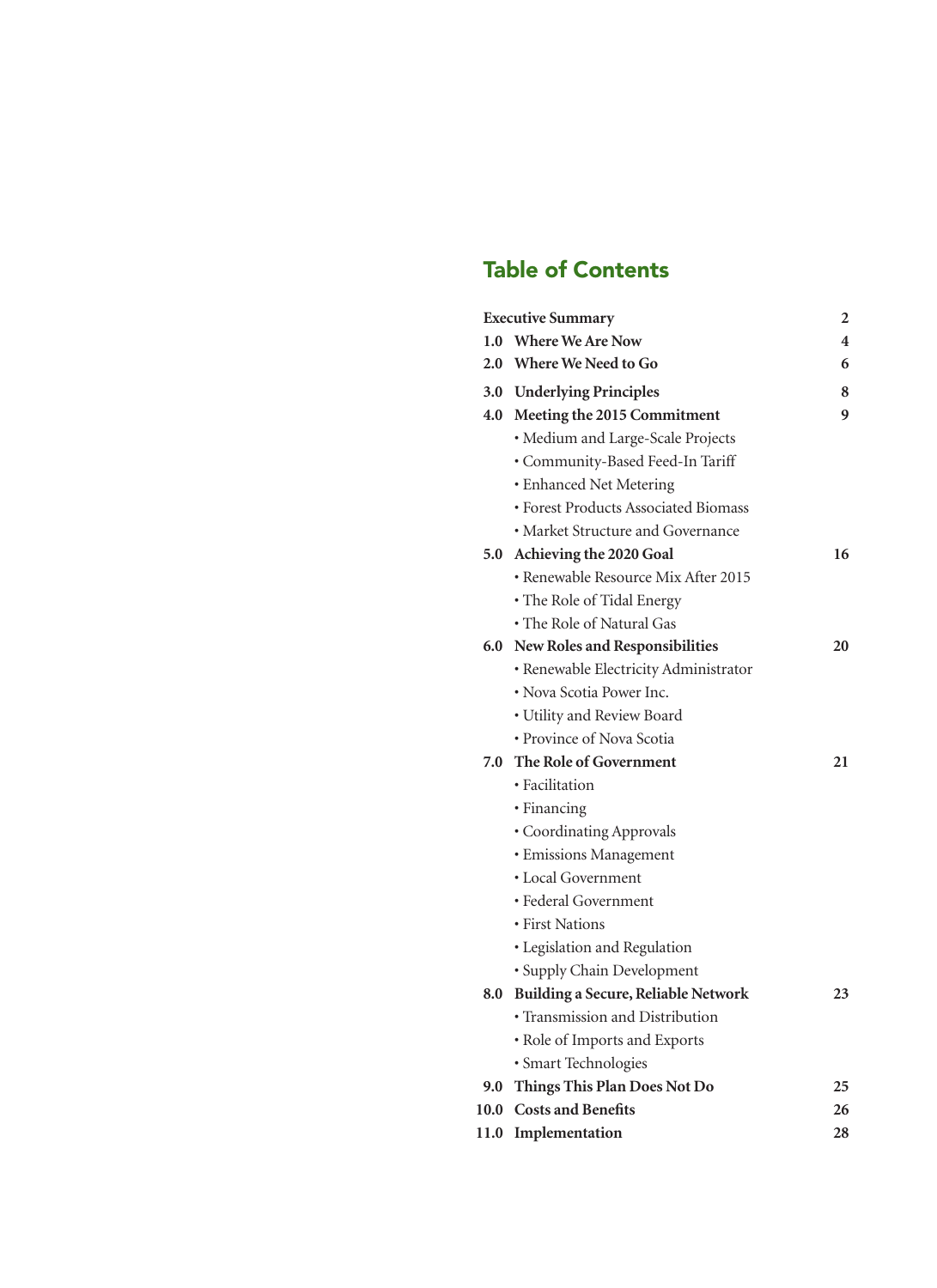### Executive Summary



Ihis Renewable Electricity Plan sets out a detailed program to move Nova Scotia away from carbonbased electricity towards greener, more local sources.

 The motivation for this plan is simple: nearly 90 percent of the province's electricity supply comes from fossil fuels—most of it coal. Coal made more sense when it was mined here in Nova Scotia, but now we buy it from others. This over-reliance on a single fuel source weakens our energy security, binds us to the volatile and upward trend of international prices, and drains wealth away from the province. Equally important, it has a negative impact on both our health and our environment.

 The province is committed to making a change and to keeping its commitment to make life better for Nova Scotia families.

#### *The Commitment: 25% Renewable Electricity by 2015.*

This plan commits the 2015 target of 25 percent renewable electricity to law. By that date, Nova Scotia's total renewable electricity content will have more than doubled from 2009 levels—and the equivalent of more than 300,000 homes will be powered by clean, local sources.

#### *The New Goal: 40% Renewable Electricity by 2020.*

The 2020 goal places Nova Scotia in a position of global leadership. It may require expanded grid connections with our neighbours, and may include a greatly expanded role for tidal energy as we learn more. By 2020, this goal means Nova Scotia will have the equivalent of more than 500,000 homes running on renewable power—more than enough energy for every residential customer in the province.

#### The Plan

In addition to energy conservation and efficiency programs, the province will make an orderly transition to new, local, renewable energy sources. This plan uses several different mechanisms to achieve that transition. It creates a role for everyone from Nova Scotia Power (who will continue their regulated obligations) and large independent producers, to community organizations and committed citizens.

#### *Larger Projects: Regulation + Competition*

Large and medium-sized renewable electricity projects will be split evenly between Nova Scotia Power (NSPI) and Independent Power Producers (IPPs). The Utility and Review Board (UARB) will evaluate and approve NSPI-sponsored projects in the traditional way. Independent producers will compete for projects in a bidding process managed by a new authority, the *Renewable Electricity Administrator*.

#### *Community Projects: Fixed Price*

To encourage a range of projects widely dispersed throughout the province, this plan establishes a community-based feed-in tariff (COMFIT) for an expected 100 megawatts of renewable electricity projects connected to the grid at the distribution level. The plan also introduces a variety of programs to assist community groups in the technical, financial, and regulatory work needed to develop these projects.

#### *Individuals: Enhanced Net Metering*

To give individuals and small businesses the opportunity to participate in green energy projects, the plan expands and enhances the current net metering program available to consumers through NSPI. Projects up to one megawatt, and connected to multiple meters within a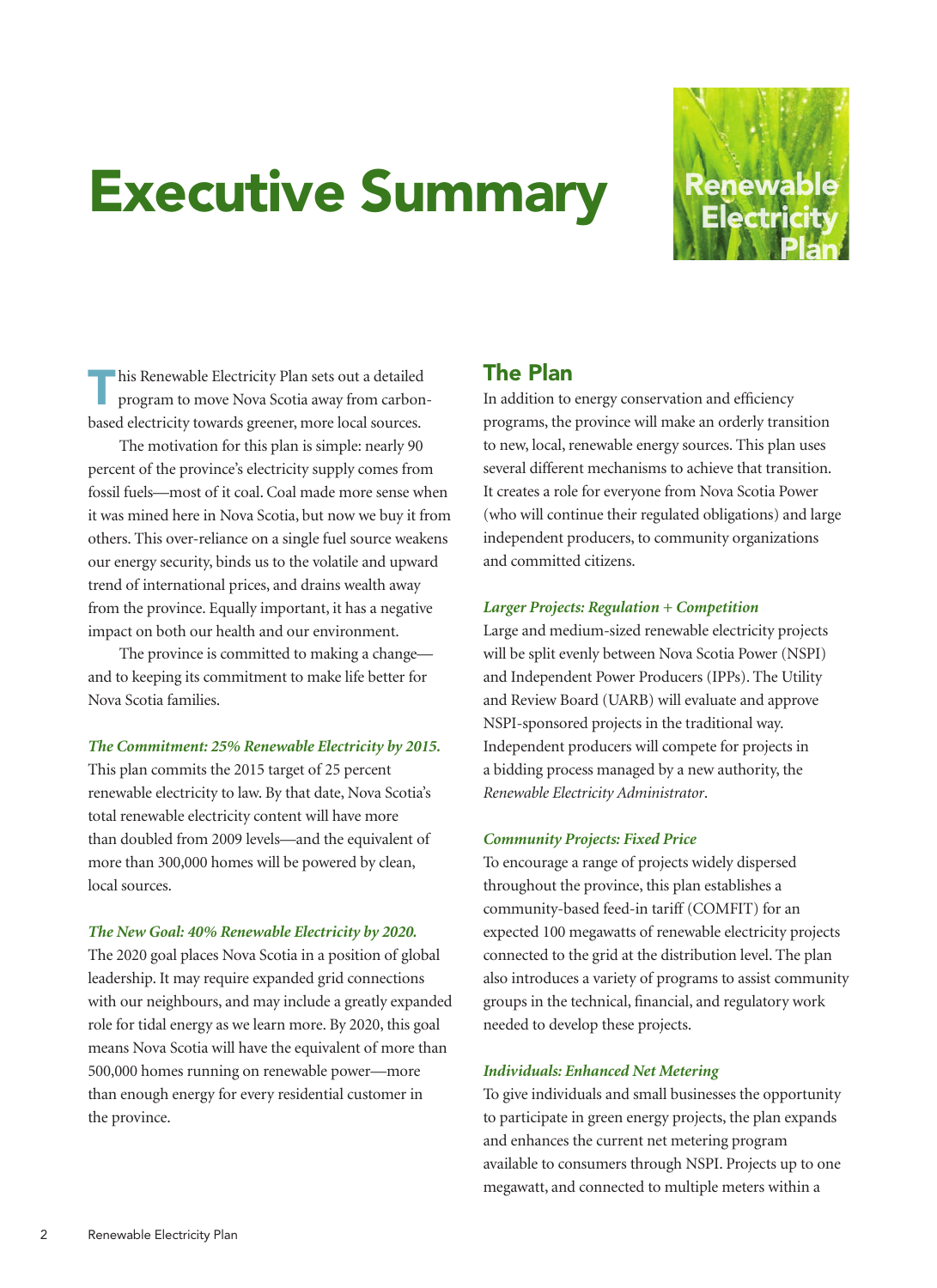single distribution zone, will be eligible to use two-way meters, and participants will receive payment at retail rates for any excess power they produce over a year.

#### *Biomass: Proceed with Caution*

Government will approach the development of biomass for electricity production with caution. Electricity produced from co-firing biomass will play a role in meeting the 2015 target, but will undergo review for post-2015 use. To ensure sustainability, pending release of the Natural Resources Strategy, this plan caps new electricity generation from forest biomass at 500,000 dry tonnes (~600-700 GWh) above current uses. Co-firing in thermal plants is capped at 150,000 dry tonnes (150 GWh).

#### *Tidal: Safe Development*

The province will continue to invest in tidal energy research and development in the hopes that our unique tidal resource can eventually make a significant contribution to our energy needs. To encourage this development, this plan establishes a community-based feed-in tariff (COMFIT) for distribution connected tidal projects, as well as a special FIT covering direct incremental costs related to device deployment for developmental tidal arrays connected to the grid at the transmission level.

#### *Solar: Heat + Water Focus*

Solar will qualify as a renewable resource under the enhanced net metering program. Today, solar is used more economically for air and water heating rather than electricity generation. Its role may expand as the cost of solar technology changes in the future.

#### *Grid: Cleaner and Stronger*

To increase the grid's capacity to absorb intermittent energy from wind and tidal sources, the province will continue to encourage the use of locally-produced natural gas—a cleaner, quick-responding fuel that is ideal for balancing intermittent supplies. New studies will lay the groundwork for upgrading our own grid, and our modest interconnection to the North American grid.

#### *Benefits + Costs*

In the process of transitioning to a system that is cleaner, more diverse, more domestic, and more secure, this plan will support as much as \$1.5 billion in green investment—creating good jobs and growing the economy. Specifically, the plan will create jobs in construction, supply, manufacturing and maintenance, generating an estimated 5,000 to 7,500 person-years inside the province, with opportunities in both urban and rural areas. There are costs associated with moving in this direction—especially upfront. Adding renewables may add an average of one to two percent per year on electricity bills in the short term.

 But in the long run Nova Scotia will be far better off. Renewable electricity prices don't go up over time in the same way that carbon-based fuels will. Controlling our own supplies of energy gives us significant energy security. Moving towards local renewable sources will help stabilize fuel prices in the future—protecting consumers from both the volatility of fossil fuel pricing and the future costs of carbon.

 This plan takes a balanced approach to the challenging task of transforming our electricity system—a direction critical to the province's economic and environmental future—with opportunities for all Nova Scotians to participate.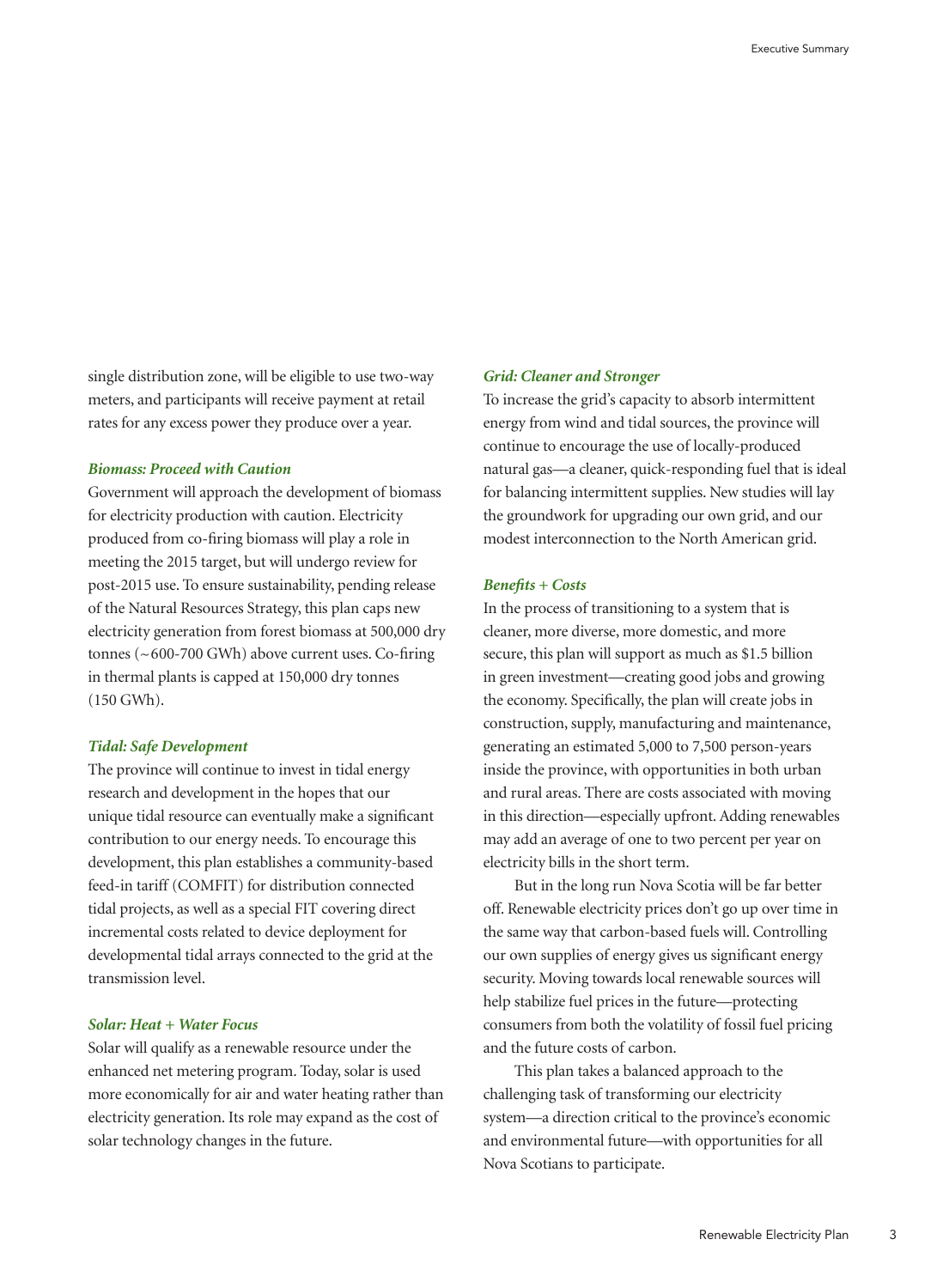### Where We Are Now



generation ago, Nova Scotia made a deliberate decision to produce electricity from coal. The price was low and stable, and the supply was secure. It was mined right here—so investing in coal-fired generation seemed like a smart way to ensure jobs and affordable electricity for Nova Scotians.

 That reality is changing. Rising costs and increasing international competition forced our mines to close. Today, the coal burned in Nova Scotia comes from distant shores.

 Today, almost 80 percent of the electricity consumed here comes from imported coal, petroleum-coke, or fuel oil. The rest comes from natural gas—a cleaner, locally produced fuel—and from renewable sources like hydro, wind, and tidal.

 Every time you turn on a light switch, money flows from your pocket out of the country to places where the coal we burn originates. Not only does this drain wealth from the province, it puts Nova Scotians at the mercy of political turmoil and natural disasters in faraway lands.



*Although coal prices fluctuate, the general trend continues to climb upward.*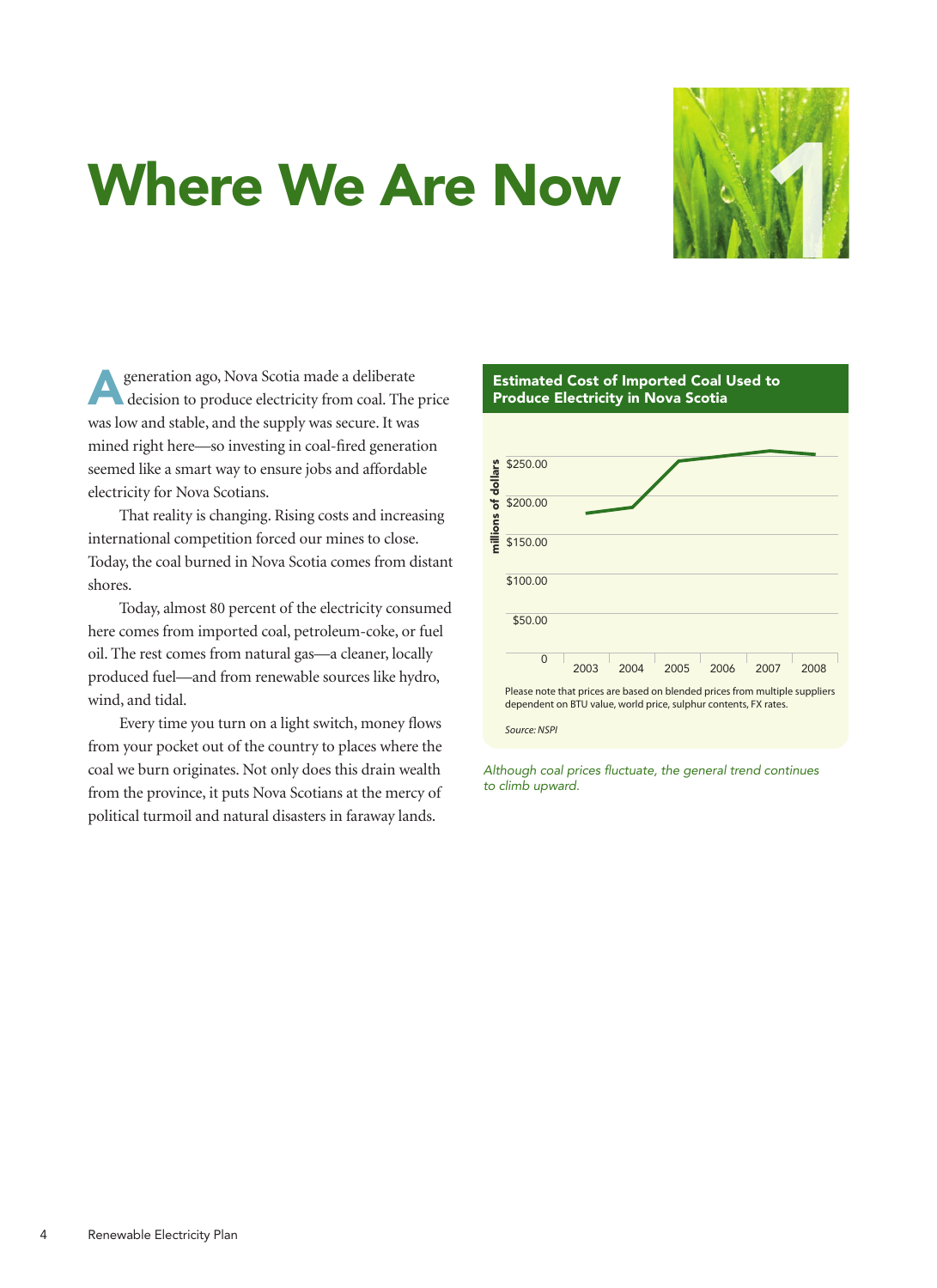Reliance on imported coal also shackles Nova Scotia to the upward march of international fuel prices, driven by the developing world's insatiable appetite for energy. Each time prices careen upward and start to come back down, they always seem to settle at a level just a bit higher than where they started.

 Coal is also a major source of pollution. Burning it produces nitrogen oxides, sulphur dioxide, mercury, and particulates requiring ever more expensive emission controls and cleaner mixes of fuels to protect public health and the environment.

 Burning coal and oil generates greenhouse gases that contribute to climate change—a problem we have a responsibility to address as global citizens.

 In short, Nova Scotia's economy has been exposed to insecure overseas supplies of an increasingly expensive, unhealthy, environmentally unfriendly fuel. We need to begin changing that, and this is the plan for doing so.

 The Renewable Electricity Plan is focused on helping Nova Scotia address the challenges of the rapidly changing world energy environment—and making life more affordable in the long run. It incorporates the strategic direction of previous energy policy, and expands on it in a number of key areas.

 This plan is part of a larger strategy on clean energy production and use to be released in the coming year. The strategy will encompass more than electricity generation. It will cover several aspects of energy policy, including:

- • All sources of renewable energy (for electricity, space and water heating, and transportation),
- • Energy efficiency (including conservation, efficiency, and managing demand),
- • Locally-produced, cleaner fuels (encompassing natural gas supplies and markets), and
- • Economic and environmental opportunities that emerge as Nova Scotia moves to a cleaner, more secure and sustainable energy future.

 As part of the preparation for this Renewable Electricity Plan, a consulting team from Dalhousie University, led by Dr. David Wheeler, facilitated extensive public, multi-disciplinary consultations in the summer and fall of 2009. Those consultations confirmed that Nova Scotians are passionate about developing our renewable energy resources. The final report, dubbed the "Wheeler Report" included recommendations for implementing renewable energy in the short, medium, and long-term (beyond 2020). This plan draws on the advice of Dr. Wheeler, as well as a range of other information sources, to build a practical plan for our near and mid-term energy future.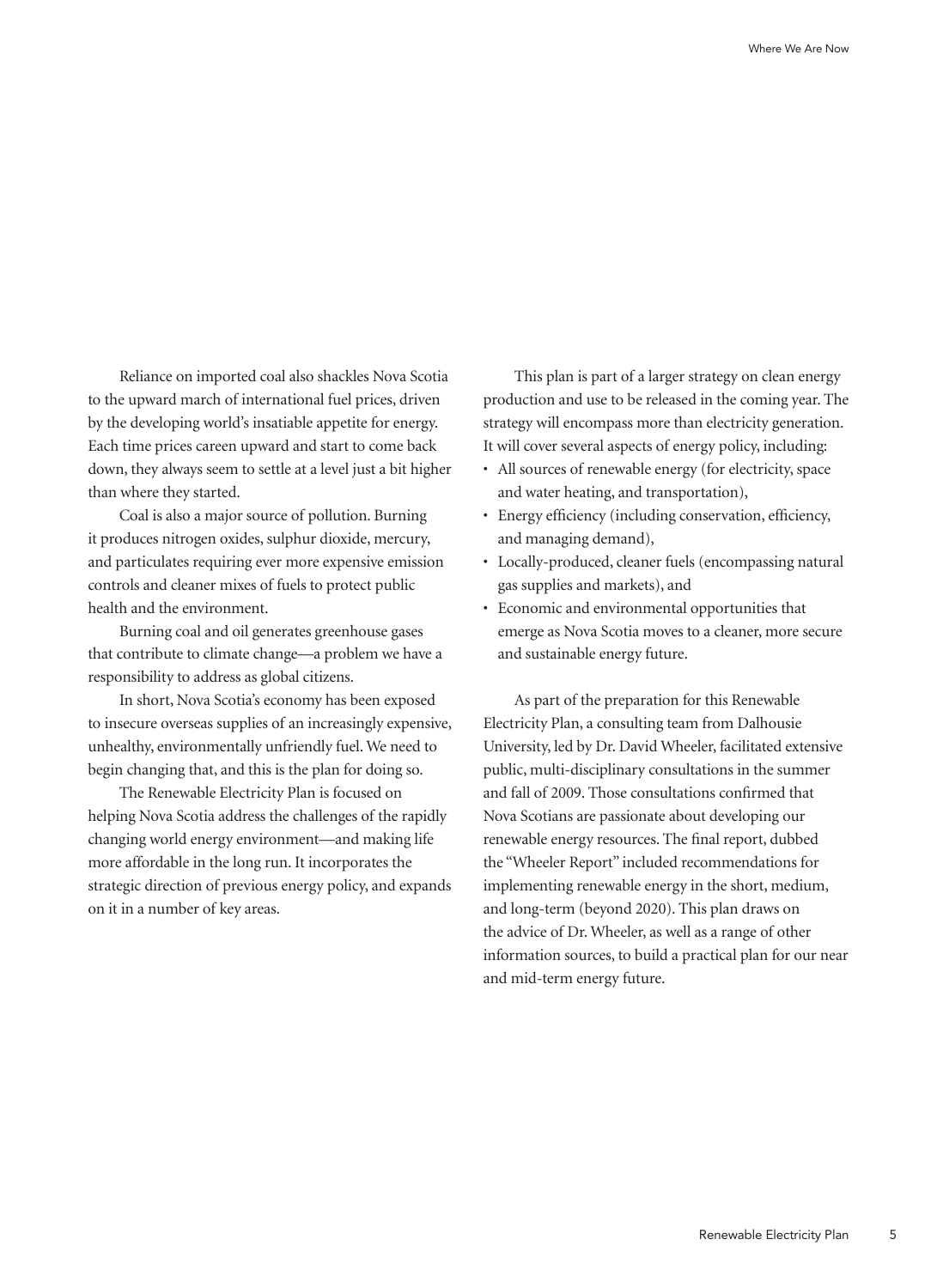# Where We Need Where We Need



#### A Quick Guide to Electricity Units

We measure the *rate* at which electricity is generated or used in **watts**.A 25-watt bulb uses 25 watts of power.

We measure the *amount* of electricity generated or used in **watt-hours**.A 25 watt bulb that burns for an hour uses 25 watt-hours of electricity.

Because this plan often discusses large amounts of electricity, we use a series of prefixes to describe very large amounts.

**1,000 watts = 1 kilowatt (kW)**, the power used by a typical home.

**1000 kW = 1 megawatt (MW)**, the power used by about 1,000 homes.

**1000 MW = 1 gigawatt (GW)**, the power used by about a million homes.

**1 gigawatt-hour (GWh) = 1 million kilowatt-hours**. Nova Scotia currently generates and consumes about 12,000 GWh of electricity per year.

oal-fired electricity needs to be gradually replaced with fuel supplies that are local, cleaner, more secure, and more sustainable. It can't be done overnight. For one, because Nova Scotia's electrical utility has a huge investment in thermal generating stations that are only part way through their useful life. But we must begin the process of weaning ourselves off coal.This means practicing energy conservation to forestall growth in demand for electricity, and broadening the energy supply base to include a significantly larger local, renewable component.

#### Transforming our current electricity mix to one that is more local and green is important to our future energy security.

 The Government of Nova Scotia has set ambitious targets for generating more electricity from renewable sources, as well as setting the first and only hard caps on greenhouse gas emissions in North America, in support of the *Environmental Goals and Sustainable Prosperity Act (EGSPA)*. The province is well on its way to meeting the targets for 2011 and 2013 established under the Renewable Energy Standard. This Renewable Electricity Plan focuses on where to go from there.

 Last July, the province's new government made a commitment that 25 percent of our electricity would come from renewable sources by 2015.This Renewable Electricity Plan details the steps by which we will meet that target.

 It also establishes an even more ambitious goal for 2020: by that date, the plan is to have 40 percent of electricity produced from renewable sources.Achieving that goal will cut the province's coal consumption in half in just 10 years.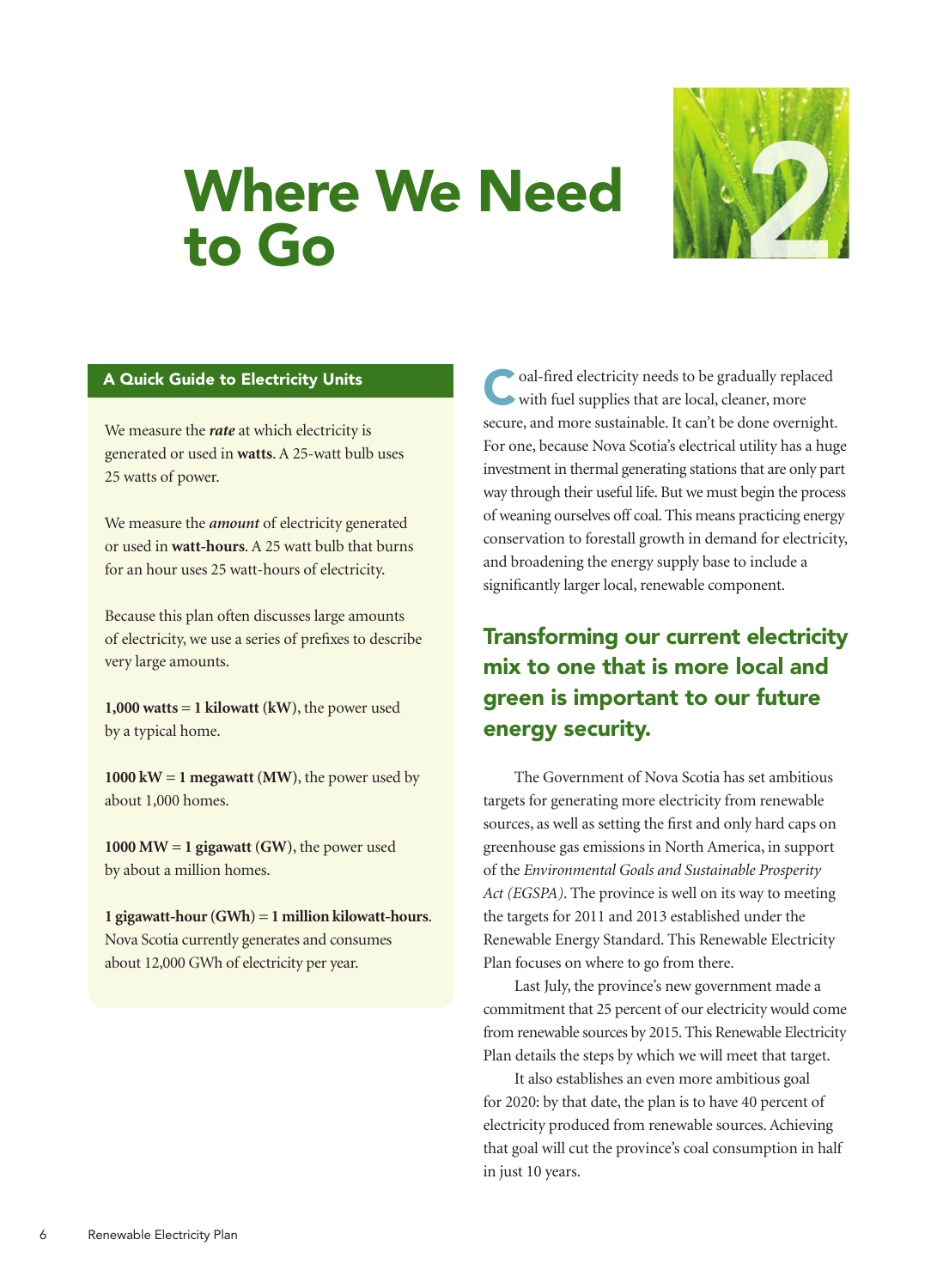Nova Scotia currently consumes just over 12,000 GWh of electricity per year. That total needs to be kept from growing, or the percentage-based targets for renewable electricity will be that much harder to achieve. Energy conservation and efficiency, therefore, are critical not only to keeping energy bills under control, but for achieving renewable energy targets too. In fact, conservation is by far the single biggest step that can be taken—either as a society or as individuals—to safeguard our energy future.

 In the fall of 2009, the province created Efficiency Nova Scotia, an arms-length non-profit corporation, to better manage use of electricity. Efficiency Nova Scotia will independently oversee the electricity demand side management (DSM) program now operated by Nova Scotia Power (NSPI) and contract with government to deliver programs that will reduce demand for non-electric energy use. DSM is an industry term for programs that encourage utility customers to use less electricity, especially at times of peak use, when supplies are strained and generating costs soar.

 Beyond conservation, the clearest path to stable, secure, sustainable electricity supplies lies with maximizing the use of renewable energy.

 Renewable energy is sustainable because it comes from sources that nature replenishes: rivers, tides, wind, sunshine, plants, and forests. Nova Scotia is blessed with

abundant supplies of these resources to help us meet our 2015 commitment and our 2020 goal.We have substantial wind supplies.The energy unleashed every six hours in the Bay of Fundy represents one of the greatest tidal resources on the planet.We have a plentiful source of biomass. Solar technologies for electricity are emerging and will likely play a larger role as prices decline, and the technology for using energy from the sun for heating is becoming established in Nova Scotia and may be even more promising post-2015.

 Of the 12,000 GWh of electricity the province consumes each year, only about 11 percent comes from renewable sources.Assuming conservation programs and demand management keep overall electricity consumption from rising, another 1,700 GWh of renewable electricity (new or under construction) is needed by 2015 to meet the commitment. Section 4 of this plan details the policies and programs government will use to achieve that 2015 commitment.

 The new goal of 40 percent renewable electricity supplies by 2020 does not yet have the force of regulation. However, it shows the direction and pace government wants to maintain in the quest for a secure, sustainable energy supply. To achieve that goal, a further 1800 GWh per year of renewable energy needs to be harnessed by 2020—ten short years from now. Section 5 of this plan lays out the path for reaching this goal.

| <b>Total Amount of Renewable Electricity Supply</b> |                 |             |             |               |               |  |  |  |
|-----------------------------------------------------|-----------------|-------------|-------------|---------------|---------------|--|--|--|
| <b>Pre-2001</b>                                     | <b>End 2009</b> | 2011        | 2013        | 2015          | <b>2020</b>   |  |  |  |
| 1100 GWh/yr                                         | 1300 GWh/yr     | 1700 GWh/yr | 2300 GWh/yr | $3000$ GWh/yr | $4800$ GWh/yr |  |  |  |
| 9%                                                  | $11\%$          | 14%         | 19%         | 25%           | 40%           |  |  |  |

\*2011 and future amounts forecast based on 12,000 GWh/yr of total provincial electricity sales.

*Between 2009 and 2015, Nova Scotia will more than double its renewable electricity supply, growing nearly 8 times faster than the period between 2001 and 2009.*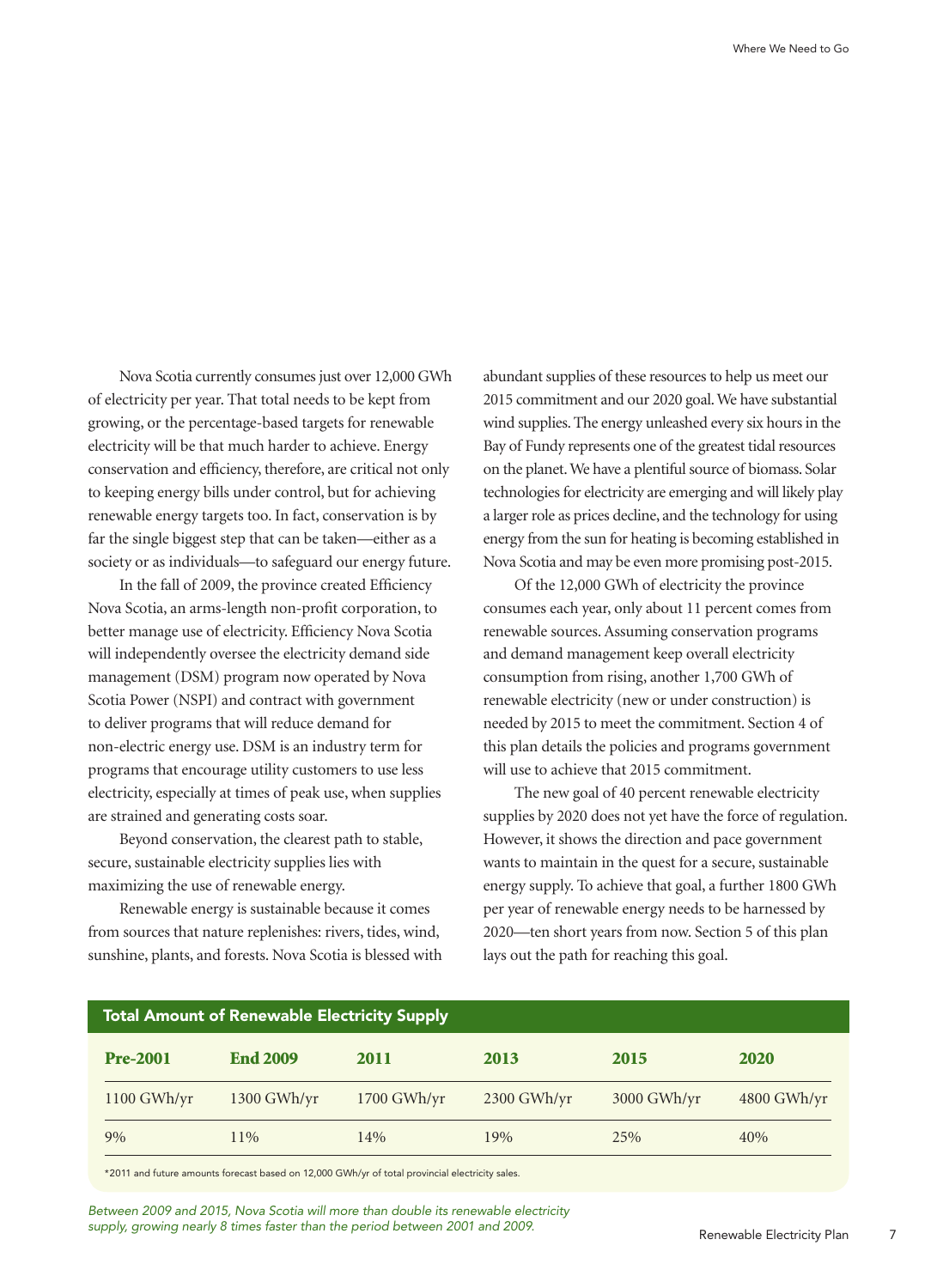### Underlying Principles 3



veveral principles guided the development of this Renewable Electricity Plan:

#### Managing Costs for Ratepayers

The current electricity path leaves Nova Scotia dependent on rising international coal and oil prices. This plan seeks to make life more affordable by stabilizing electricity rates over the medium and long-terms. It establishes a path to manageable and predictable energy bills for Nova Scotia families and businesses.

#### Strengthening Security Through Diversity

Basing almost 80 percent of our electricity on imported coal and oil puts Nova Scotia at the mercy of international markets over which we have no influence. This plan seeks to ensure a more secure, stable, reliable supply of energy. A key to achieving that goal is to diversify into more localized energy sources, spread more widely around the province.

#### Building Economic Opportunities in Rural Nova Scotia

By focusing on renewable energy sources like wind and tidal, which are naturally abundant in Nova Scotia, this plan enhances opportunities to create good jobs and grow the economy in every region of Nova Scotia. Traditional rural industries like forestry and agriculture can build wealth and add jobs by developing the sustainable renewable energy sources they manage already.And capitalizing on Nova Scotia's unparalleled tidal potential can build an industry here at home with opportunities around the world.

#### Protecting Our Environment and Ensuring Sustainability

Nova Scotia is the only jurisdiction in North America with absolute caps on greenhouse gas (GHG) emissions from the electricity sector. There are also increasingly stringent limits on harmful air pollutants. This plan builds on that leadership role and will ensure a cleaner, more sustainable future—keeping the province's commitment to make life better for all Nova Scotians.

#### Maximizing Community Involvement and Social Benefits

The plan offers opportunities for everyone – from community groups to First Nations, local not-for-profit organizations, businesses and individuals to actively participate in the development of renewable energy resources. Working together, we can all share in the benefits.

#### Holding Ourselves Accountable

This plan establishes some of the strongest renewable electricity goals in North America, and sets out a path for meeting those goals. This plan is about taking leadership—and ensuring that we live more within our own energy means.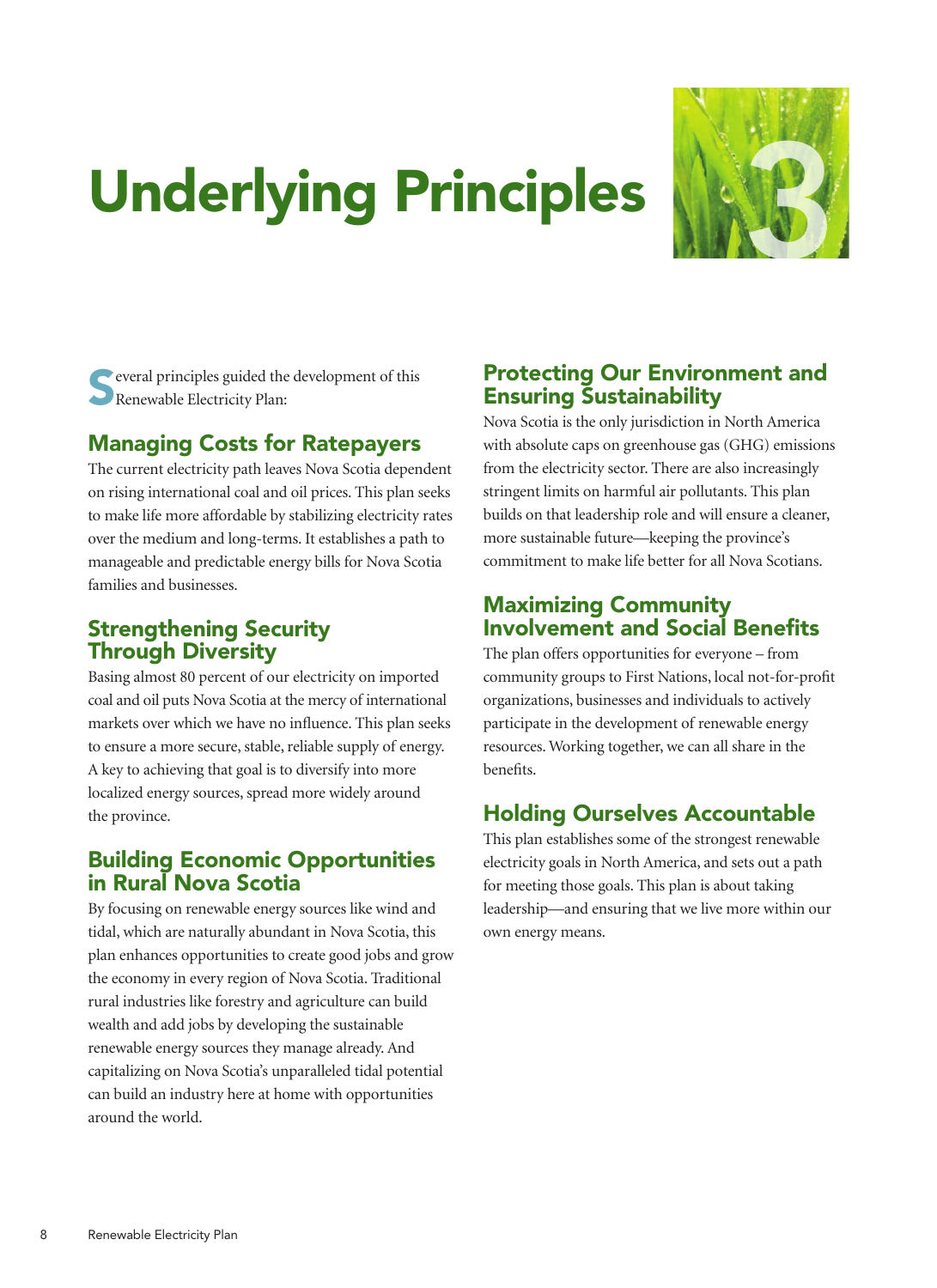

# Meeting the Meeting the<br>2015 Commitment

eeting the 2015 commitment for 25% renewable electricity supply, will be challenging, but it is achievable. We will use the following tools and mechanisms to get us there:

- Large-scale, community-based, and small-scale renewable electricity projects
- Changes to electricity regulation
- Requirements for biomass.

 Because large projects produce the lowest-cost renewable electricity, NSPI will undertake some of its own large renewable energy projects subject to approval by the Utility and Review Board (UARB). Independent power producers will have an equal allocation of these projects, subject to competitive bids.

 Cost control is not the only principle underlying the transition to renewable energy. To ensure even broader participation, small community-based power projects will be eligible for a Feed-In Tariff (FIT).

The FIT guarantees qualified participants a fixed price for the renewable electricity they produce over a fixed period of time. The price typically reflects the cost of generating the electricity, plus a reasonable return for the producer.

 Finally, businesses and homeowners who produce renewable electricity will be eligible to participate in an enhanced net metering program (ten times the limit of the current net metering program) that credits them for excess power they feed into the grid against the cost of any power they consume.

 In short, there's a role and opportunity for everyone: homeowners, First Nations, municipalities, community groups, farmers, businesses, developers, and NSPI.

 Here's how the three new mechanisms for buying renewable electricity will work.

#### 1. Medium and Large-Scale Projects

Most of the new renewable energy needed to meet 2015 and 2020 goals will come from industrial-scale projects. The Renewable Electricity Plan calls for a minimum of 600 GWh of new medium to large-scale renewable electricity, produced in equal parts by NSPI and independent power producers.

 The UARB will evaluate, approve, and regulate projects proposed by NSPI in the traditional manner.

 Independent producers will compete for projects under their allocation. To promote fairness and efficiency, projects will be secured through competitive bidding in response to requests for proposals (RFPs).

 Most of the new renewable energy projects now under development or in operation resulted from competitive RFPs issued in 2007. Financing problems stalled several of these projects, but it's clear that some of the troubles stemmed from the world financial crisis rather than a shortcoming of the RFP model itself.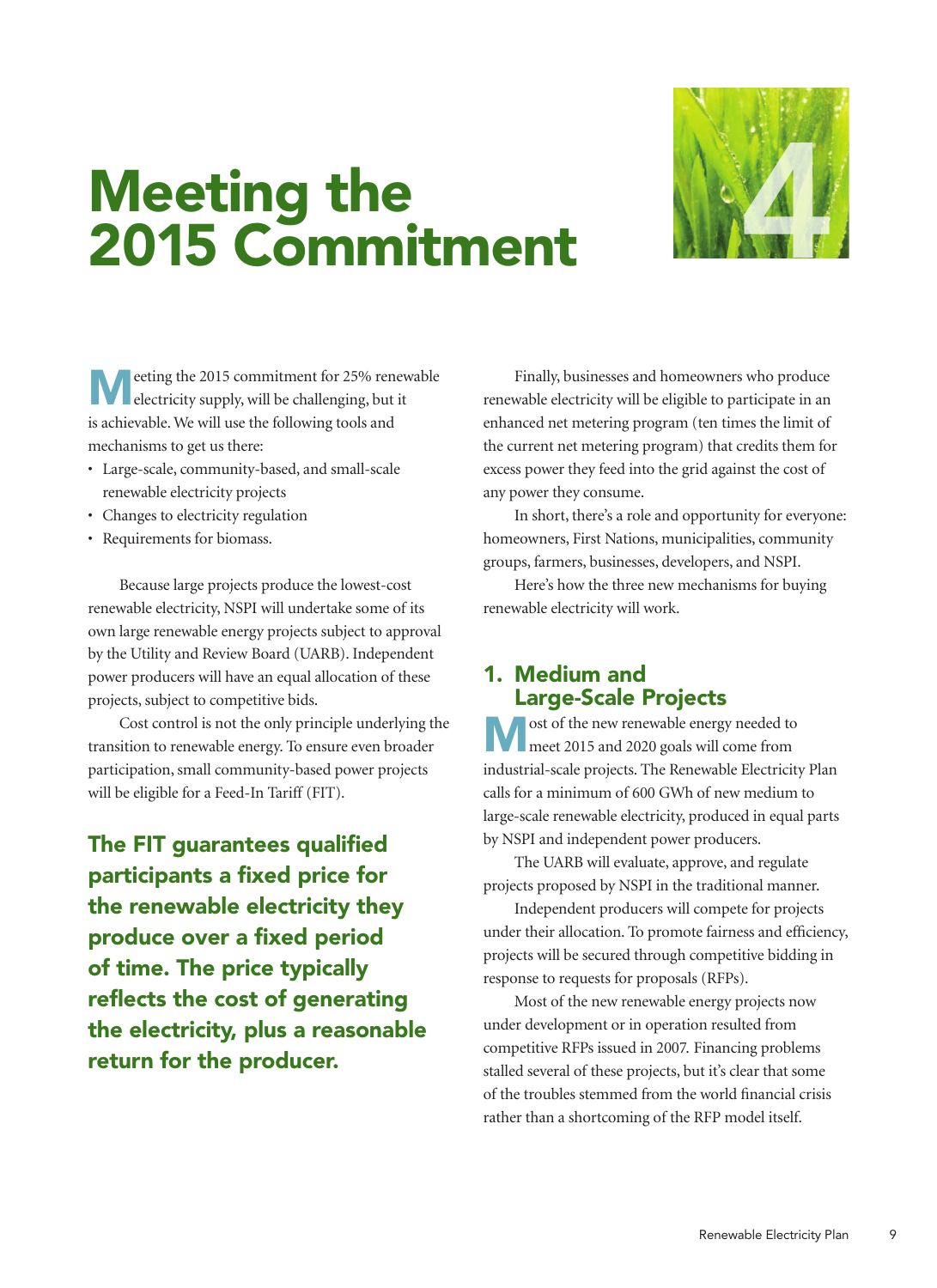Using the two methods—UARB regulation and competitive bidding—in parallel will help determine which model gives the best value for ratepayers for future policy development.

 The process for developing these medium and large projects will include the following features:

- NSPI will continue to follow the current process for developing its share of renewable energy projects, seeking approval from the UARB to recover costs from ratepayers.
- • A competitive bidding process for independent power producers will be open to all qualified producers except NSPI.
- • A new independent authority, the Renewable Electricity Administrator (REA), will manage the competitive bidding processes and select winning projects.(The role of the Renewable Electricity Administrator is described more fully in Section 7 of the plan.)
- Independent power producers can form partnerships with NSPI, but NSPI can have no more than 49% ownership or operating authority of such projects.
- • Government retains the discretion to call for bids for renewable electricity projects, including specific technologies such as tidal.
- • The bidding process for renewable electricity projects involving forest products must ensure that the management and use of the resource conforms to sustainability standards and regulations.

#### 2. Community-Based Feed-In Tariff

 $\blacksquare$  mall-scale producers typically cannot compete successfully against much larger developers in a competitive bidding process. More than 45 jurisdictions around the world, including Spain, Germany, Ontario, and Vermont, have established feed-in tariffs (FITs) that support and encourage small-scale and community ownership. These programs let newcomers participate in the renewable electricity industry, and encourage the development of multiple projects over widely-dispersed rural areas.

 This plan introduces a Community-Based Feed-In Tariff (COMFIT) to encourage the development of local renewable energy projects by municipalities, First Nations, co-operatives, and non-profit groups. Most communities are not directly transmission connected, but are served through local distribution substations that are designed to accommodate the electricity needs of the specific community. Projects will be connected to the grid at the distribution level. Due to distribution level capacity, projects will typically be less than 2 MW, but potentially up to 5 or 6 MW depending on location. The size of the projects that are distribution-connected will require technical study on a case by case basis, and will be limited by area operating constraints.

 This approach manages costs and gives us experience with the introduction of intermittent power sources at the distribution level. Renewable electricity from largescale commercial projects will continue to be procured through the competitive bidding process, because this offers the best value for ratepayers.At this time, a FIT for large-scale projects would likely have a significant impact on electricity rates. Government will review, and if appropriate adjust, the COMFIT program in 2012, to ensure that we learn from our experience and ensure that the objective of supplying 100 MW through community/ small-scale renewable electricity projects is met.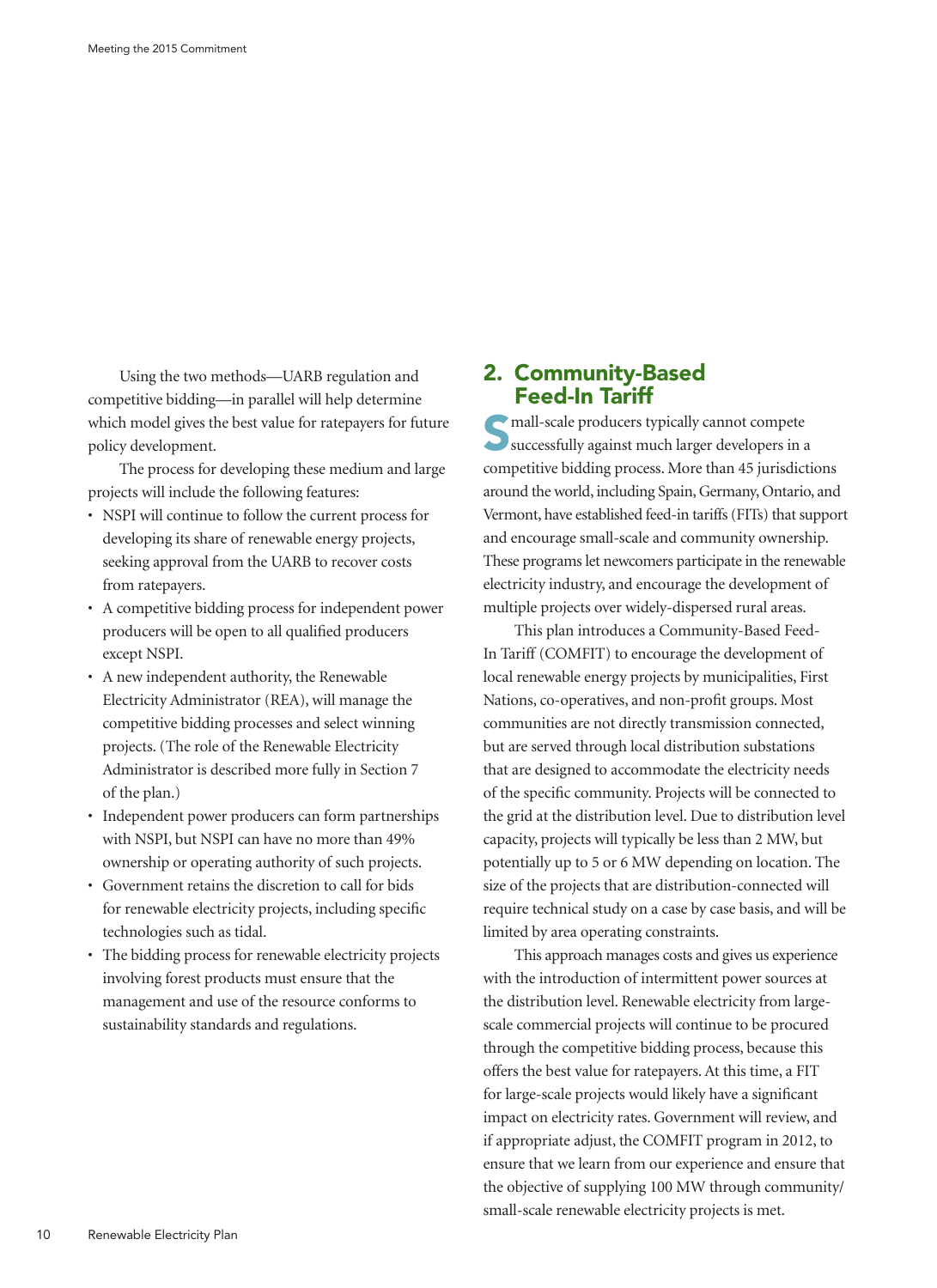Government is proceeding in this manner because Nova Scotia's electricity system doesn't readily lend itself to intermittent energy connected at the distribution level. The challenges are similar to those involved in planning a highway system. The transmission system functions like a major 100-series highway, while the distribution system operates more like a network of small, local roads. Just as a sudden influx of unexpected traffic onto local roads can produce gridlock, the introduction of intermittent electricity at many different points around the province could overwhelm the distribution system.Any changes in the overall system require careful planning, just like changes to roads and highways.

 Nova Scotia's COMFIT will include the following features:

- • Municipalities, First Nations, co-operatives, local non-profits, as well as small businesses operating through Community Economic Development Investment Funds (CEDIFs), will be eligible to receive the COMFIT.
- • The purpose of limiting access to community-based participants is to ensure that projects are rooted in the community and investment returns remain there. Regulations will establish the precise definition of community following consultation.
- • Electricity produced from wind, biomass, tidal, wave, in-stream hydro as well as combined heat and power projects will be eligible for COMFIT rates that reflect basic cost-recovery, including the cost of capital.
- • COMFIT-eligible projects will connect to the grid at the distribution level (i.e. below a substation). (Note: see tidal section, p. 18, regarding a special FIT for tidal arrays at the transmission level.)
- • The UARB will set the COMFIT rate according to government-set criteria.
- In 2012, government will review the program and, if appropriate, adjust the COMFIT program to ensure that we learn from our experience and ensure that the objective of supporting community/small-scale renewable electricity projects is met.

 The community-based FIT will increase geographical distribution of renewable electricity sources, thereby contributing to our energy diversity and security. It should also promote greater public understanding and acceptance of renewable resources.And it will provide rural economic activity associated with the construction and operation of renewable energy projects—helping create good jobs and grow the economy.

*(Section 7 contains more detail on tools to support community-based renewable energy projects.)*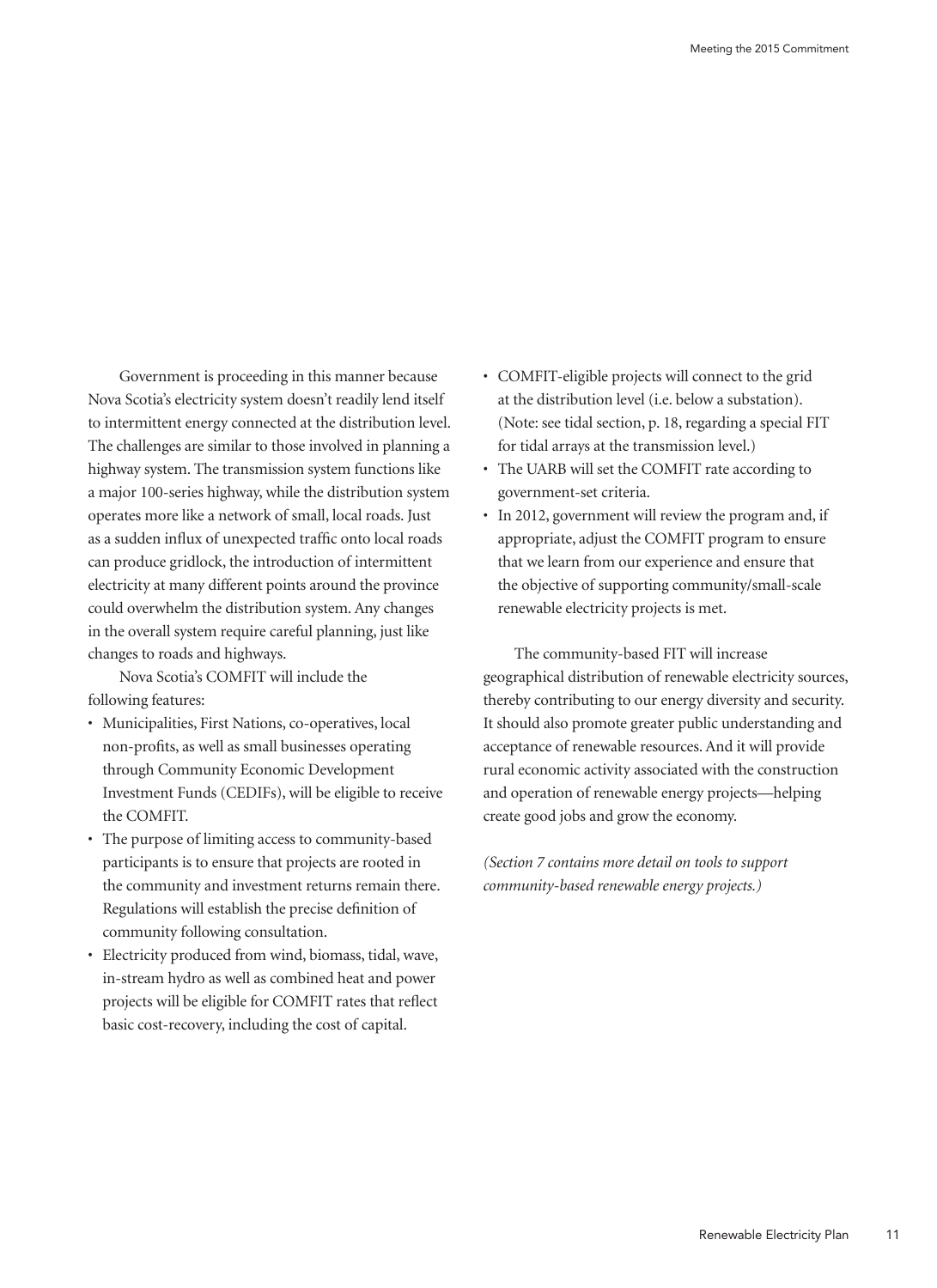#### 3. Enhanced Net Metering

Net metering is <sup>a</sup> program that lets <sup>a</sup> consumer connect a small renewable electricity source to the grid through a special meter that measures electricity flows in two directions. For any electricity fed into the grid, the consumer gets a credit to offset the cost of electricity drawn from the grid. This mechanism helps homeowners and businesses offset the cost of their commitment to sustainability.

 NSPI's current net metering program will be enhanced under this plan. In the existing program, the amount of power generated cannot exceed 100 kW. Projects are limited to a single meter. There is no payment for any overall surplus fed into the grid, only a credit up to the value of power consumed. The new, enhanced program introduced by this plan eases those restrictions. It will:

- • Be available to everyone
- • Cover all renewable resources
- • Increase power limits from 100 kW to 1 MW
- • Let customers supply electricity to multiple meters under one account within a single distribution zone up to an overall limit of 1 MW, and
- Provide payment to customers at their retail class rate for any overall surplus electricity produced on an annual basis.

 NSPI will work with the Department of Energy to create a new on-line enhanced net metering guide and application form to make the process easier.

#### 4. Forest Products Associated Biomass

Government will approach the development of biomass for electricity production with caution. Electricity produced from co-firing biomass will play a role in meeting the 2015 commitment, but will undergo review for post-2015 use.

 Forest harvesting practices are a contentious issue in Nova Scotia, subject to wide debate. Government is currently developing a Natural Resources Strategy<sup>1</sup> that will likely recommend enhanced or new guidelines and regulations for all uses of biomass. Long-term planning for generating electricity from forest biomass will have to await that strategy. Prudent interim decisions are possible now however.

 Although forest biomass is a plentiful resource here, using wood solely for the purpose of generating electricity through co-firing is inefficient. Far more energy is extracted from biomass used to heat water or living spaces.A long-term strategy for cleaner energy supplies will recognize wood's greater value as a heat source, or as a combined source of heat and electricity. However, using biomass to generate electricity in the short and medium-term can help develop the supply chain that will eventually serve these more efficient and valuable uses.

<sup>&</sup>lt;sup>1</sup> The Department of Natural Resources commissioned a panel chaired by former Chief Justice Constance Glube to prepare a report and recommendations that is focused on four elements—forests, parks, minerals, and biodiversity—that will inform the development of a Natural Resources Strategy. It will likely recommend enhanced or new rules, regulations, and guidelines for the harvesting of wood. The strategy will also consider the use of biomass for energy.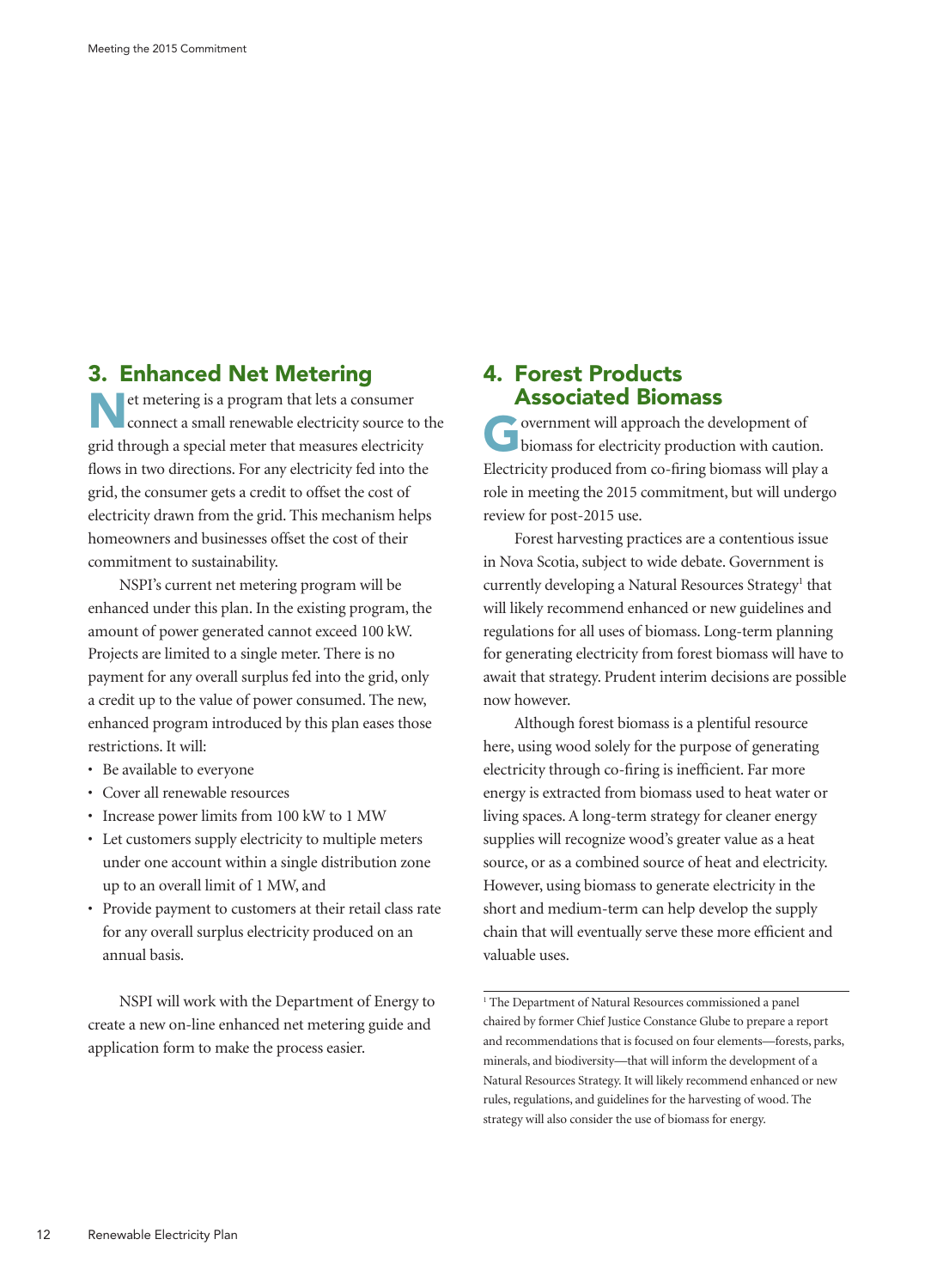Managed and regulated responsibly, forest biomass harvesting is sustainable, and can contribute to the province's short-term renewable electricity targets.

 Biomass use in Nova Scotia is already a reality, including firewood in over 100,000 homes, a 22 MW biomass electrical co-generation facility in Brooklyn, a sawmill producing heat and power, pulp and paper plants, two pellet manufacturing plants, numerous greenhouse operations, sawmill lumber drying kilns and wood-related industries that power their facilities with production waste. Institutional users include the Nova Scotia Agricultural College and South Shore and Annapolis Valley Regional Hospitals.

 Field inventories and supply models constructed by the Department of Natural Resources found that 750,000 dry tonnes of new forest biomass could be sustainably harvested and used to generate electricity for the 2015 commitment. Dr. David Wheeler's stakeholder advisory process arrived at a comparable, if slightly larger, number. However, the number could be reduced if the forthcoming Natural Resources Strategy introduces changes to current harvest management practices.

 Assessment of the immediate demand for forest biomass generation suggests that an amount below 750,000 dry tonnes could be prudently adopted. The use of forest biomass for electricity production helps diversify our electricity supply, makes cost-effective use of existing infrastructure, and helps support the forest sector. But in the longer term, forest biomass is certain to find more valuable uses than as a simple substitute for coal in Nova Scotia thermal power plants (where heat energy may be lost). Therefore, the plan implements the following interim requirements and plans for biomass, pending release of the Natural Resources Strategy:

- • To ensure sustainability, pending release of the Natural Resources Strategy, this plan caps new generation from forest biomass at a conservative 500,000 dry tonnes (600-700 GWh) above current uses for electricity generation. This cap will accommodate foreseeable biomass projects, including modest amounts of co-firing in NSPI thermal plants, projects developed by forest products companies, and a limited amount of community forest biomass generation.
- • Co-firing in thermal plants will be capped at 150,000 dry tonnes (150 GWh) and will count toward the renewable energy needs for 2015. However, co-firing will be considered a balancing fuel source that helps NSPI maintain compliance. Projects approved under the COMFIT will take precedence, and if there is no room under the cap, co-firing will yield.
- • Operating approvals for thermal power stations co-fired with biomass will need to be revised to control emissions.
- • The province will also review the use of biomass for co-firing once the Natural Resources Strategy is released. After 2015, government will assess the continued applicability of co-firing to meet the 2020 goal.
- In order to qualify as renewable energy, forest biomass must be harvested using sustainable practices, in a manner consistent with license requirements for Crown Land established for NewPage Port Hawkesbury.

(*See following page for Forest Biomass used for Renewable Electricity Procurement Requirements.)*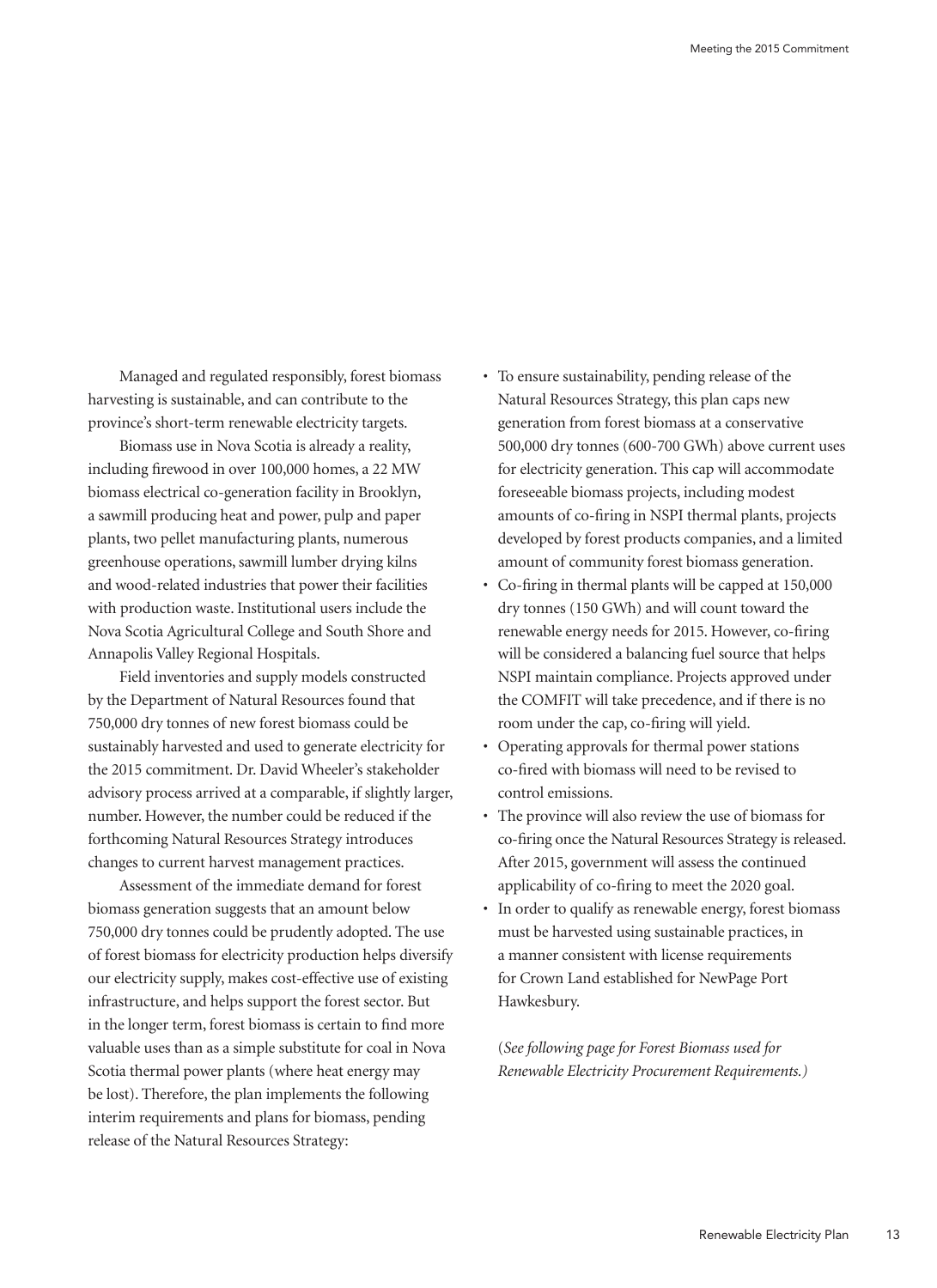Forest Biomass Used for Renewable Electricity Procurement Requirements

#### Forest biomass used to generate renewable energy must comply with the following requirements:

- 1. Vendor (i.e. the power producer) must make maximum use of wood wastes available from other manufacturing processes.
- 2. Total regional harvest may not exceed province's estimate of the sustainable harvest.
- 3. Vendor must maintain/obtain Forest Stewardship Council's Maritime Standard forest certification on lands they own or control.
- 4. Vendor shall help and encourage private woodlot owners in its supply area to obtain FSC certification.
- 5. Vendor must be a registered buyer under the *Forests Act.*
- 6. All fuel from forest harvesting and silviculture must come only from stem boles.Vendors shall not harvest or acquire fuel from coarse or fine woody debris, tree crowns, tops, or stumps from forestry operations. Vendors may use fuel made from other tree parts only if it originates in a non-forestry operation, such as agricultural land clearing, highway right of way clearing, or commercial or residential construction.
- 7. Forest biomass used as fuel must come from low quality logs.Vendors must apply the best utilization practices to ensure diversion of higher quality stems to production of other manufactured wood products.
- 8. Vendors must seek Nova Scotia buyers able to use better quality logs and pulpwood.
- 9. The province encourages vendors to seek opportunities for members of First Nations communities in Nova Scotia to participate in these new activities in a mutually acceptable manner.
- Other bio-energy resources, such as agricultural biomass, may have potential for electricity generation and heating, but further analysis is needed to determine whether they can play a sustainable role. As outlined in the Climate Change Action Plan, government will develop a bio-resources strategy in 2011 to determine the best potential uses for bio-energy based fuels and the best policies to encourage their use. The strategy will take into account greenhouse gases and other air emissions produced through the life cycle of various bio-fuels.
- • Large-scale biomass projects established by, or connected with, existing forest products manufacturers may be operated by the forest products company, an independent non-utility partner, or by NSPI.
- • NSPI may call for bids on large-scale biomass projects and the Renewable Electricity Administrator will evaluate the merits of the bids and select the winning bidder.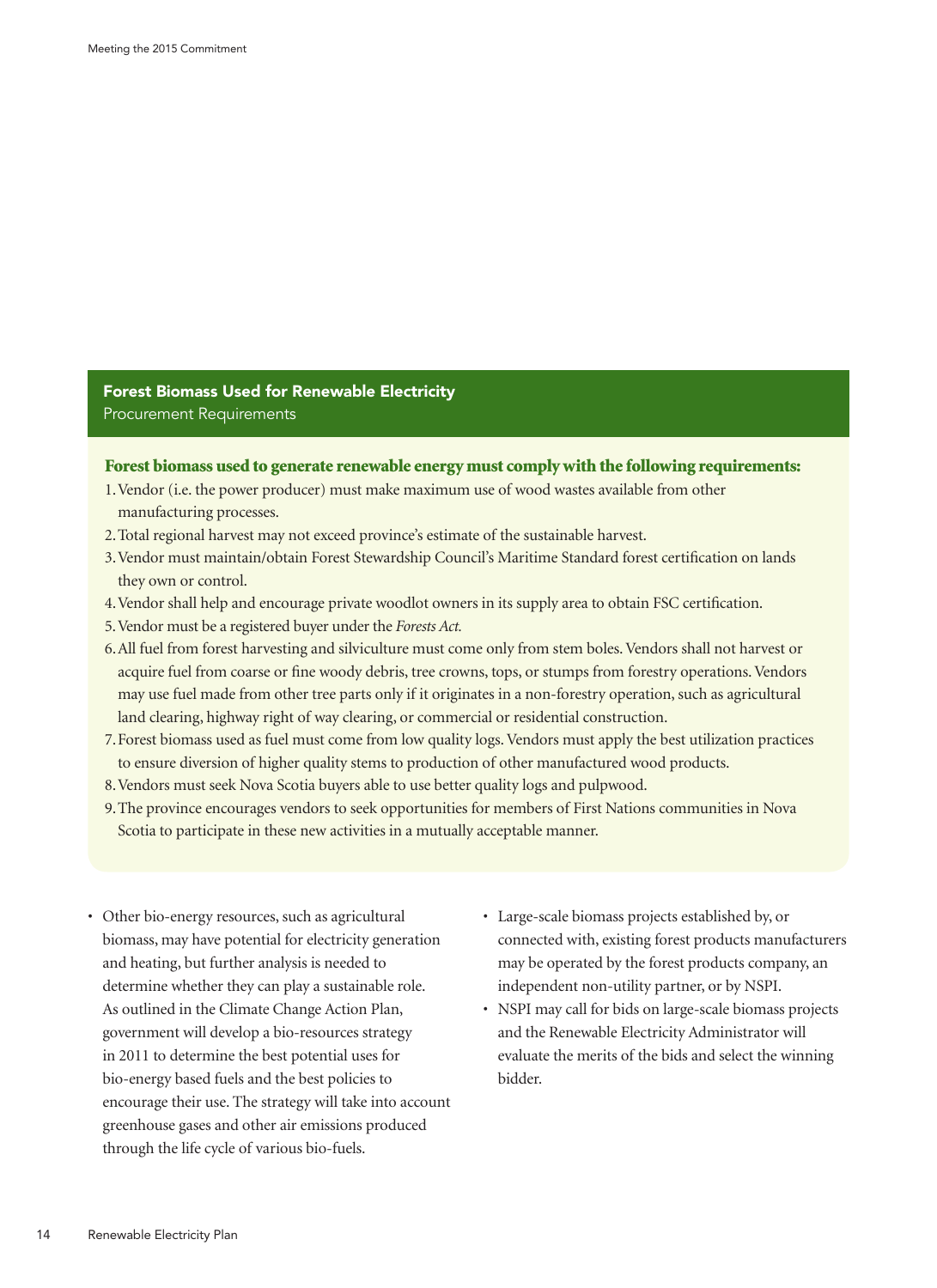#### 5. Market Structure and Governance

lova Scotia's electricity market consists of a vertically integrated utility—NSPI—and six smaller municipal electric utilities.As an integrated utility, NSPI has responsibility for electricity procurement, system operation, grid access, maintenance of the transmission and distribution systems, and meeting its renewable energy targets.

 The Renewable Electricity Plan recognizes the cost-effectiveness of having an integrated utility, as well as the need for a central body that continues to have the following responsibilities:

- • A mandate to serve Nova Scotians
- • System planning and operations, including scheduling of medium- and large-scale renewable electricity supplies
- • Accountability for meeting overall Renewable Energy Standard (RES) targets
- • System reliability and compliance with international standards, including oversight of technical compliance for the transmission and distribution systems.

 However, this plan introduces several changes to the way NSPI buys renewable electricity, as detailed in the sections above. The result will be a system of renewable energy development that ensures Nova Scotians benefit from a stable and reliable supply of clean electricity.

 Changes established by this plan are meant to encourage production of renewable energy from varied sources at locations widely distributed across the province. This will provide greater energy security and diversity. The details can be adjusted as experience with renewable technology increases, and as technologies become more affordable. In some cases, a slightly higher amount will be paid for renewable energy supplies. But this will act as a hedge against the certainty of much higher coal prices and much higher environmental compliance costs in the years to come—ultimately making life more affordable for Nova Scotians.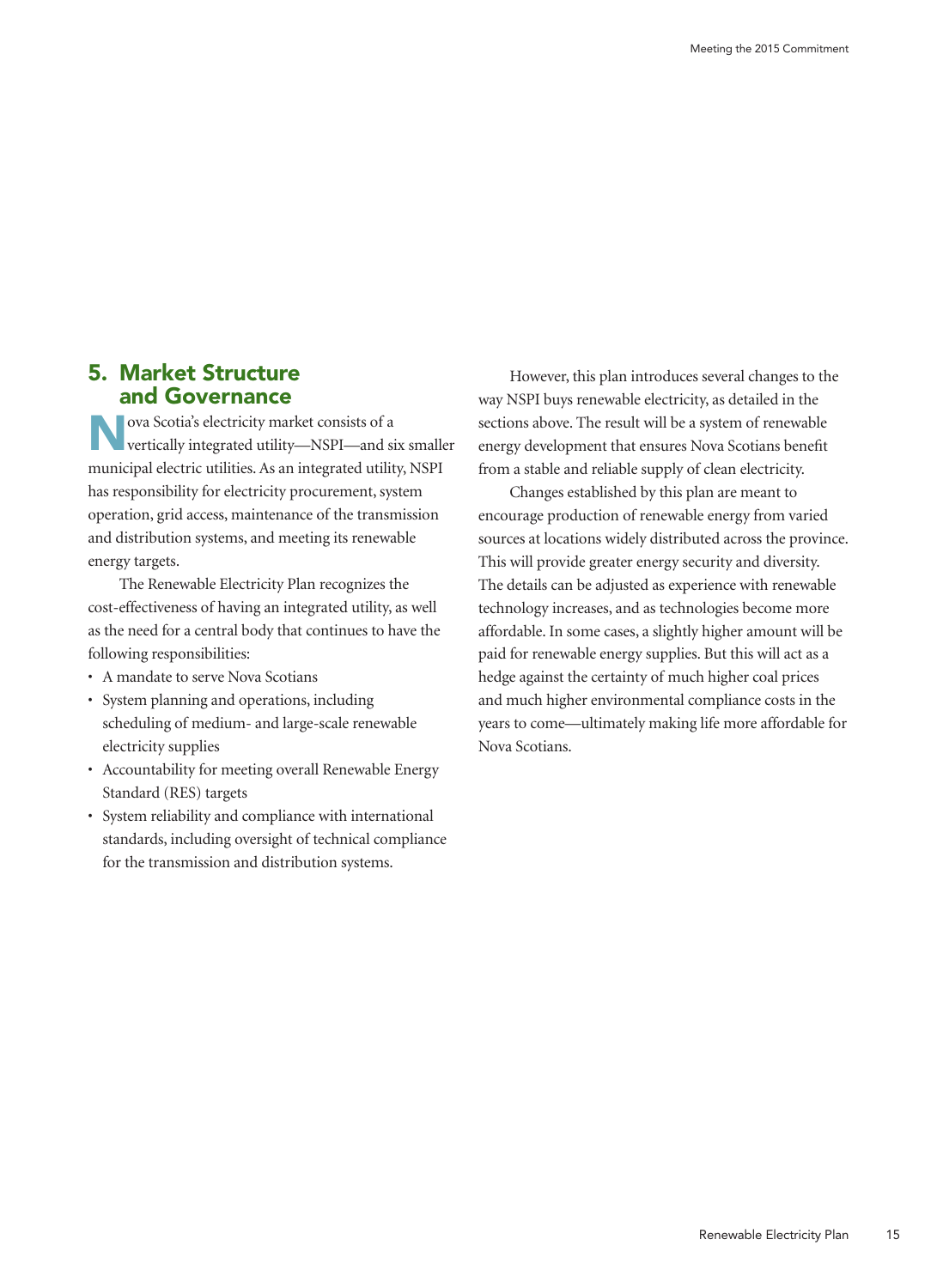# Achieving the Achieving the<br>2020 Goal



The 25 percent commitment established for 2015 will have the force of law, with penalties for any failure to meet it. The 40 percent target for 2020 is a goal we aspire to. It does not yet have the force of law, but it represents government's considered judgment about where we should be by that date. Rapid transition to renewable energy sources and cleaner local fuels represents a big undertaking for all participants in our energy economy. We expect to learn as we go along, and the current approach may be adjusted as young technologies mature and new technologies emerge. No one should underestimate government's determination to secure a stable, sustainable, cleaner, and more secure energy future for Nova Scotia.

 Meeting the renewable electricity goals for 2020 will require development of our most abundant renewable energy resources, wind and tidal, and a complementary expansion in use of our local, cleaner fuel alternative, natural gas.

#### The Renewable Resource Mix After 2015

will be the mainstay of our efforts to reach the 2015 renewable energy commitment, with support from limited amounts of biomass. Natural gas will serve mainly to balance wind power, and to help ensure compliance with greenhouse gas regulations and emission standards.

 Beyond 2015, the province will consider several options to achieve a 40% renewable electricity supply by 2020:

- More intermittent renewable energy sources, such as wind and tidal, backed by natural gas
- More stable renewable energy sources such as biomass
- More clean energy imported from neighbouring provinces.

 It seems likely that the largest portion of new renewable energy in 2020 will come from wind, with the rest coming from biomass and tidal, balanced by either natural gas or clean imports. There are many possible combinations, but each one represents a significant move away from where we are today.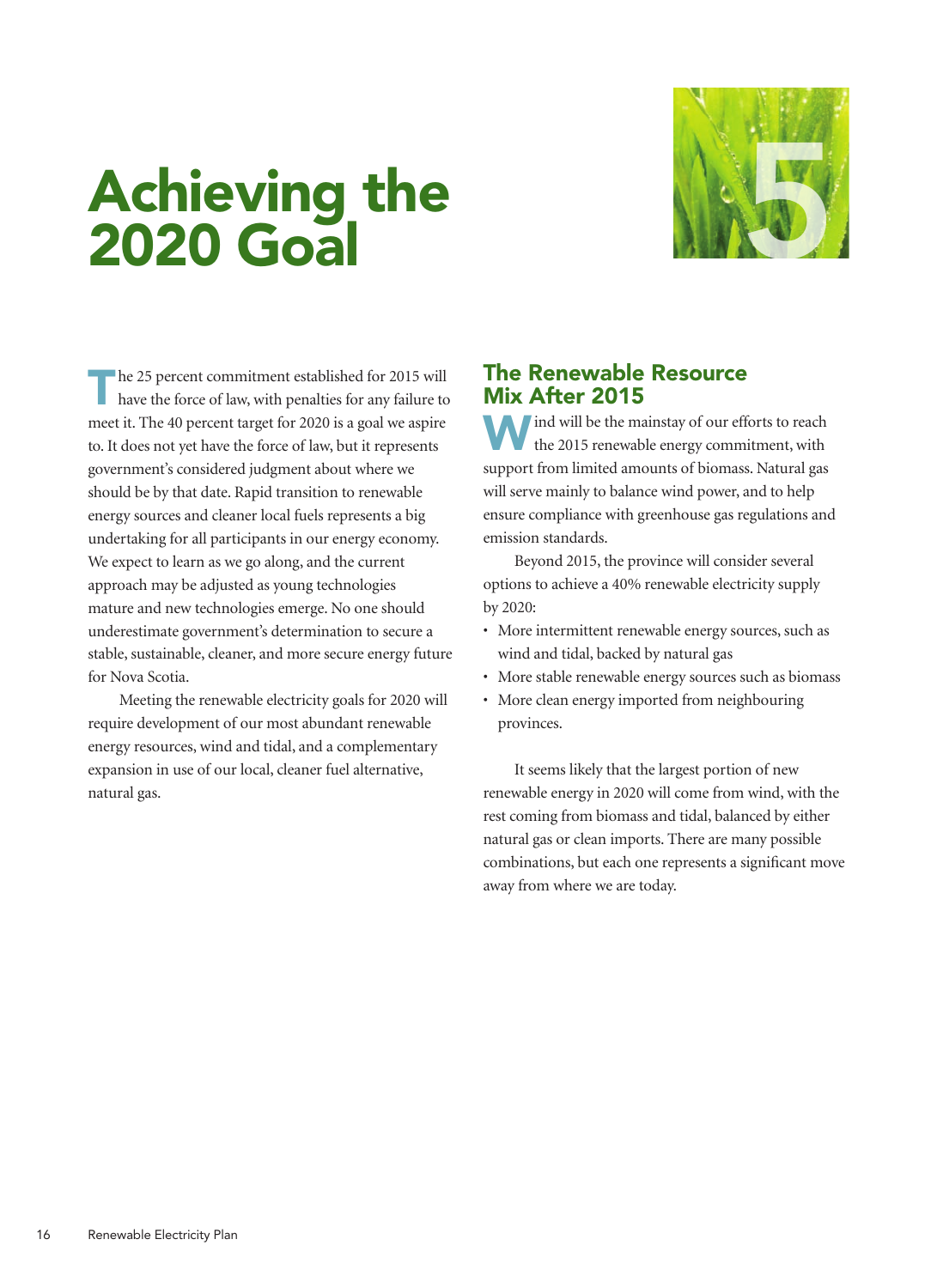### Past



In the first decade, fossil fuels dominate but cleaner-burning natural gas begins to play a larger role.

### Future



*Coal and oil give way to increasing amounts of renewables (domestic and/or imported) and natural gas.*

Renewable Electricity Plan 17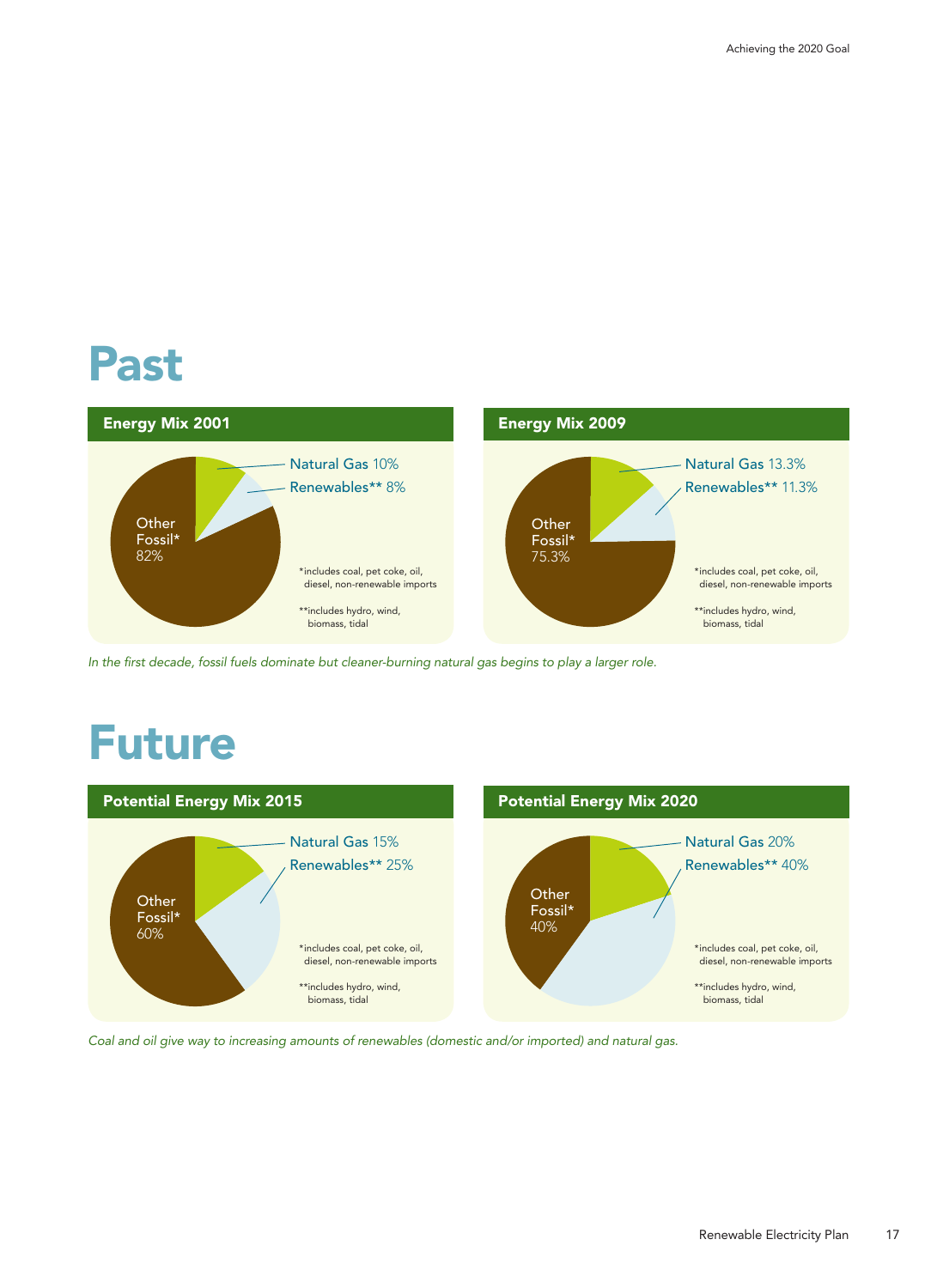#### The Role of Tidal Energy

The sleeping giant amongst Nova Scotia's renewable<br>
energy sources is tidal power. Look up "tide" on Wikipedia, and you'll find a picture of the Bay of Fundy. Twice each day, 115 billion tonnes of water surge in and out of the Bay. The daily total exceeds all the water flowing down all the rivers in the world.

 The US-based Electric Power Research Institute (EPRI) estimates that underwater turbines could safely extract 300 megawatts (MW) of energy from the Minas Channel alone. Some estimates place the total extractable energy potential of the Bay of Fundy as high as 2,000 MW.

 But these are still early days. Many technical and economic challenges lie along the path to such an achievement. In-stream tidal technologies are in their infancy. Turbines operating in the Bay of Fundy must withstand currents moving at speeds up to 5 metres per second, or nearly 10 knots. The cost of installing them remains high. Many operational and environmental issues must be settled before commercial development can occur.

 However, the fact that tidal technology is just emerging and costs may drop significantly, combined with Nova Scotia's unique tidal resource and the research already underway here, gives the province a chance to lead the development of what could someday be a major world-wide energy industry.

 Government has supported tidal energy through FORCE (Fundy Ocean Research Centre for Energy), a non-profit test centre that encourages public and private research on tidal energy. The Renewable Electricity Plan expands that support with the following commitments:

#### *• A Marine Renewable Energy Task Force:*

An interdepartmental task force will be established, assisted by the private sector, to develop strategies for commercializing marine renewable energy (tidal, offshore wind, and wave resources), and the human resources needed to support them.

#### *• A Tidal Feed-In Tariff:*

Tidal devices are still in the demonstration phase. The electricity they produce costs more than electricity from mature renewable sources. To support tidal development, the province will set a communitybased feed-in tariff (COMFIT) for distribution connected tidal projects. In addition—given that research currently underway proves tidal to be both safe and feasible—the province will authorize a special FIT for developmental tidal arrays connected at the transmission level that reflects the cost of the turbines and their deployment.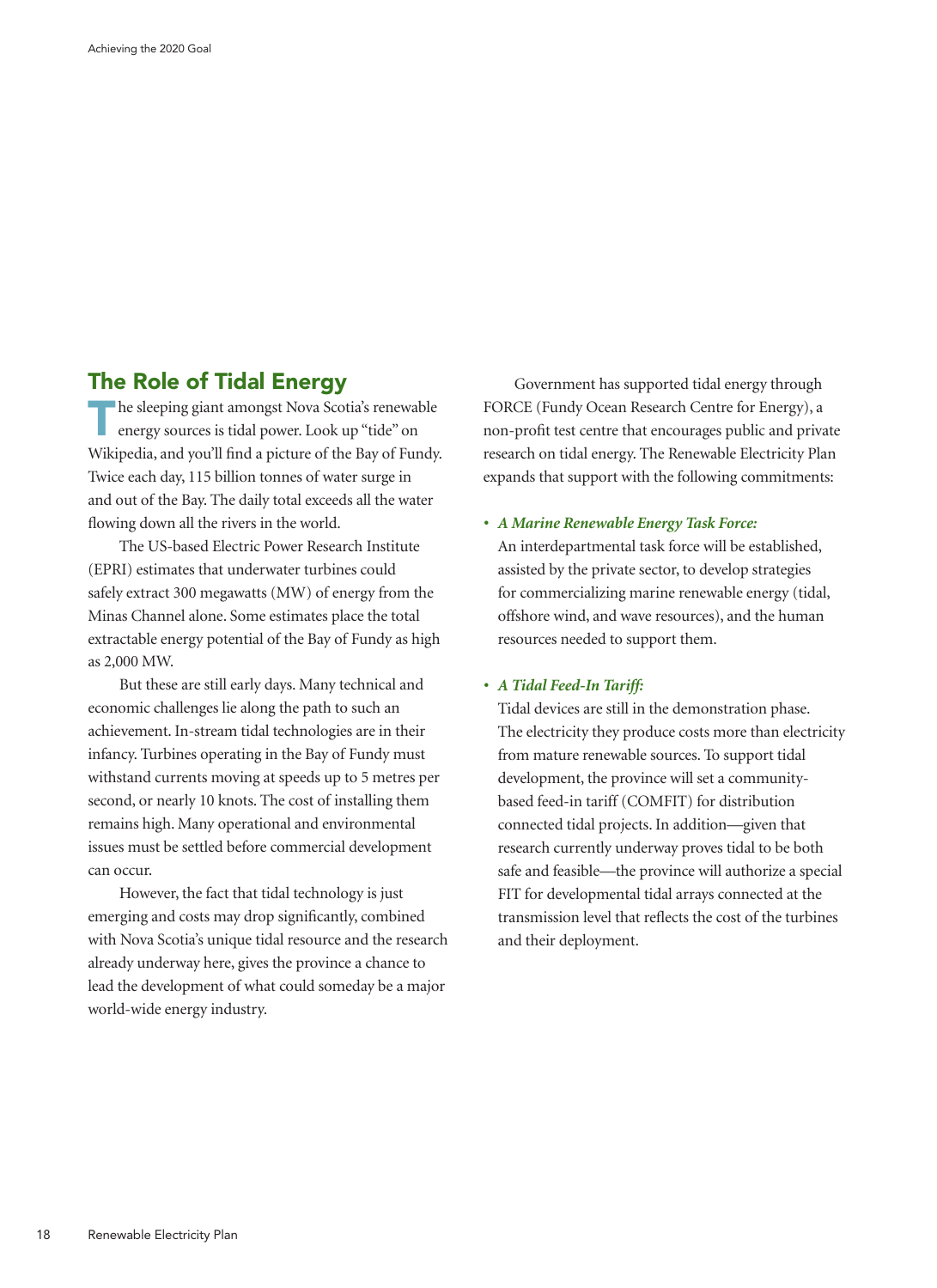#### *• Identifying Potential Tidal Sites:*

In 2005, the Electric Power Research Institute (EPRI) identified eight sites in Nova Scotia with tidal current velocities averaging at least 1.5 meters/second: Cumberland Basin, Minas Channel, Minas Passage, Cobequid Bay, Digby Gut, Petit Passage, Grand Passage, and Great Bras d'Or Channel. These sites have potential for tidal power development. There are probably many other places in the province with potential for small-scale tidal projects.As part of this plan, the province will identify and assess additional sites that have potential for these projects.

 In response to the 2008 Bay of Fundy Strategic Environmental Assessment, the province committed to develop marine renewable energy legislation. This legislation will ensure that marine renewable energy projects have appropriate licensing procedures, environmental protection, worker and public safety, and resource conservation, built around recognition for other users and uses. Consultation on the marine renewable legislation will take place over spring and summer 2010 with the expectation of tabling new legislation in the legislature for the fall sitting.

#### The Role of Natural Gas

key obstacle to the development of renewable energy is the fact that our best renewable sources—wind and tidal—are by their nature intermittent. Because they depend on natural forces that come and go, intermittent sources cannot provide a constant stream of electricity. In utility jargon, they are not *dispatchable*. They cannot be turned on (or off) whenever the power grid operator needs them. In order for them to play more than a minor role in our electrical system, intermittent supplies need to be balanced with other, fast-responding energy sources—preferably ones that are also clean and local.

 Natural gas fits the bill nicely.Although it is a fossil fuel, natural gas burns far cleaner than coal or oil. It releases less carbon, much less sulphur dioxide, fewer nitrogen oxides, and virtually no ash or particulate matter. Unlike coal fired plants, gas turbines can start up and shut down quickly to match changes in the wind and tides. Nova Scotia has substantial deposits of natural gas both offshore and onshore; its use also benefits our economy.

 Natural gas will play a larger role in our electricity generation as we move away from coal. The government will outline its plans for natural gas development as one part of the strategy on clean energy production to be released in the coming year.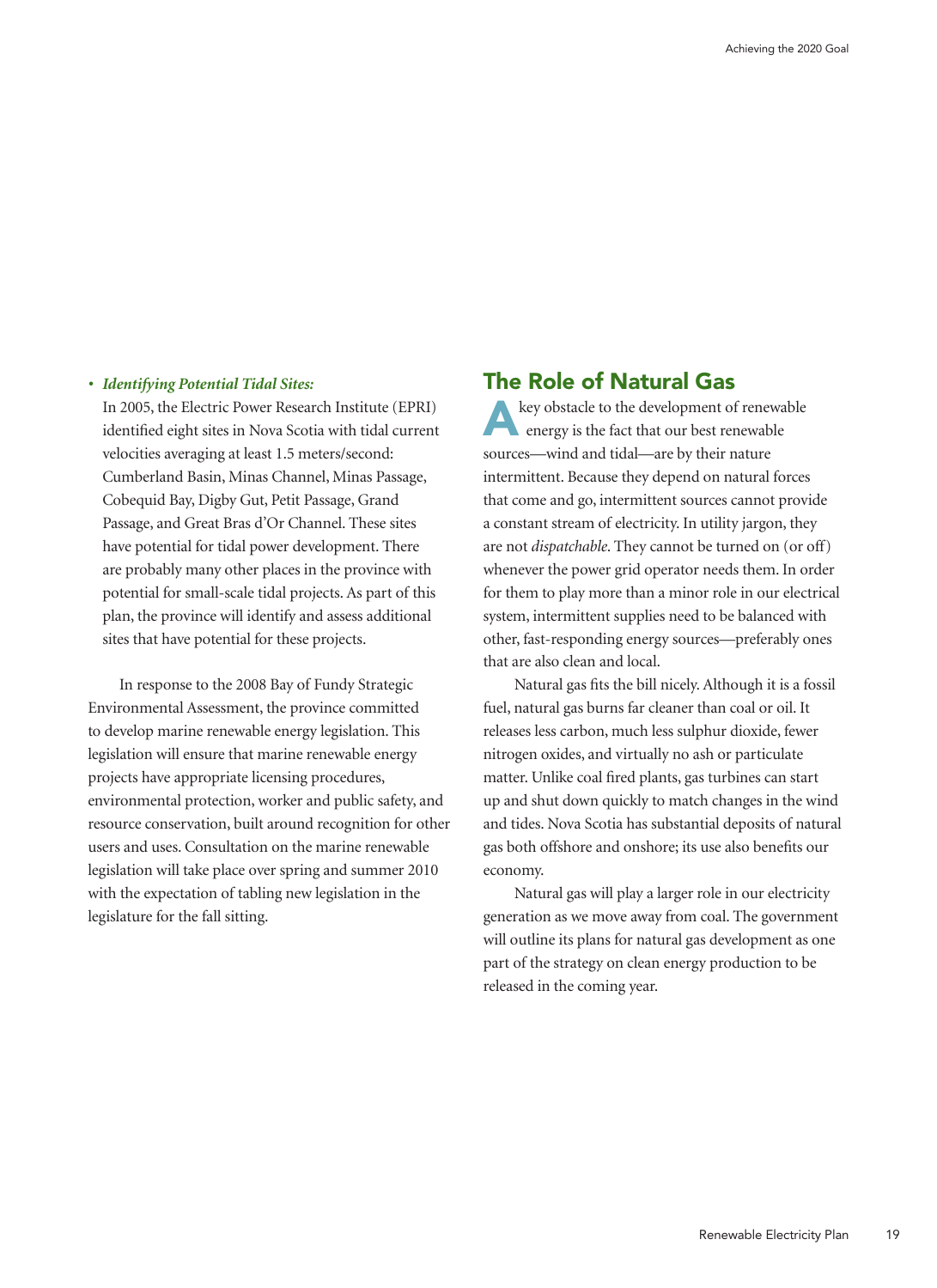### New Roles and Responsibilities



**The Renewable Electricity Plan introduces some** significant changes to the roles and responsibilities of key players in our electricity system.

#### Renewable Electricity Administrator (REA)

The biggest change is the appointment of an independent administrator. Government will appoint the Renewable Electricity Administrator (REA) on the recommendation of the Minister of Energy after consultation with interested parties. The REA will conduct competitions for renewable electricity projects. NSPI will retain responsibility for electricity planning, but will no longer take a direct role in competitions. Instead, when a new medium or large-scale renewable electricity project is needed, NSPI will request issuance of an RFP. The REA will oversee the competition, evaluate the bids, and determine the winner. Government has made this change to ensure that the electricity system is fair and transparent. The REA will also ensure that successful bidders are accountable for delivering projects toward the achievement of provincial targets.

#### Nova Scotia Power Inc. (NSPI)

NSPI will continue to function as an integrated utility with an obligation to serve, legal responsibility to meet renewable energy targets, responsibility for system reliability compliance, and authority over projects connecting to the electrical grid. In a situation where NSPI needs to secure additional renewable electricity, the company will have the ability to make equity investments or purchase imported renewable energy as required, and at the lowest possible cost to customers.

#### Utility and Review Board (UARB)

The UARB already has responsibility for approving cost recovery for renewable energy projects through the setting of electricity rates. Under the Renewable Electricity Plan, it will take on responsibility for setting and periodically reviewing FIT rates, based on criteria established by government.

#### Province of Nova Scotia

The Province will continue to lead the development of renewable energy policy. It will consider criteria for setting FIT rates and the rules for awarding FIT contracts and competitive medium and large-scale projects. Under a one-window committee, the Province will coordinate the various approvals and permits a developer may need under provincial and federal legislation (see Section 7 for more detail on one-window committee). The Province will also provide technical, planning, and financial advice and training to facilitate renewable energy projects, especially for community-based participants and non-profit groups supporting community energy development.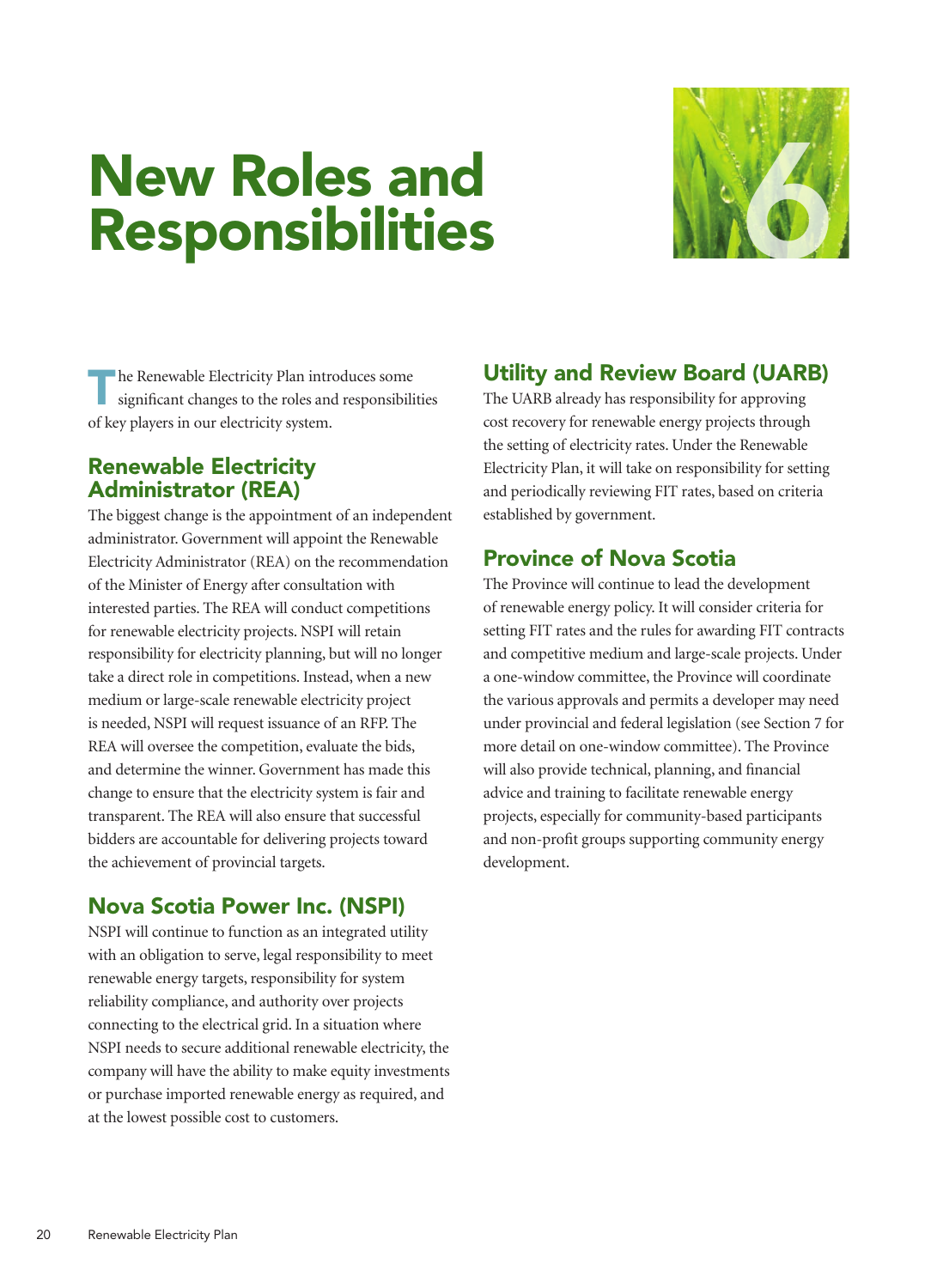# The Role of The Role of<br>Government



The Government of Nova Scotia recognizes that it has a large role to play in transforming Nova Scotia's electricity sector to one that is secure and sustainable. Government will provide guidance in project development, approvals and permitting, and access to financing.

#### **Facilitation**

We expect the Community-Based Feed-in Tariff (COMFIT) to attract participants who need support developing renewable energy projects. A sustainable energy planning group will be established by government to help develop community-based projects.The planning group will co-ordinate and support the efforts of various departments, regional development authorities, municipalities, regional sustainability offices, and non-governmental organizations. The group will assist with business plans, technical feasibility studies, grant applications, public outreach, regulatory approvals, and financing guidance.

#### Financing

Renewable energy projects usually require a large infusion of upfront capital, with the expectation of long-term, stable returns. Many of the organizations eligible for COMFITs lack experience acquiring this kind of financing. The province will work with other organizations to develop financing tools to support community-based renewable energy projects. Community Economic Development Investment Funds (CEDIFs) may be one such tool.

#### Coordinating Approvals

Renewable energy projects, whether large or small, require permits and approvals from various government departments and NSPI.A single entry point will assist citizens and developers. Government has successfully

used a one-window steering committee to manage the responsibilities of several departments involved in tidal energy development.As part of the Renewable Electricity Plan, government will implement a single, public portal to help developers of other renewable energy projects, starting with approvals and permits.

#### Emissions Management

Some renewable fuels, such as biomass, release air pollutants when burned. Government will determine the steps needed to ensure that renewable energy contributes to improved air quality. Biomass comes with its own suite of emissions. Biomass burned in thermal electricity plants can interact with pollution control equipment designed for coal. Government will conduct an analysis to determine whether operating approvals must be amended to reflect the characteristics of biomass co-firing.

#### Local Government

Municipal governments will be on the front lines of the transformation to renewable electricity. Many renewable energy projects will be subject to municipal regulatory authority. For example, the *Municipal Government Act* gives municipalities authority to set minimum distances between wind turbines and residential buildings, businesses, and public buildings. The province and the Union of Nova Scotia Municipalities have worked together to develop model wind turbine bylaws. The province will continue to work with municipalities to ensure that renewable energy projects do not negatively impact the public, and municipal bylaws do not present unnecessary barriers to cleaner energy development.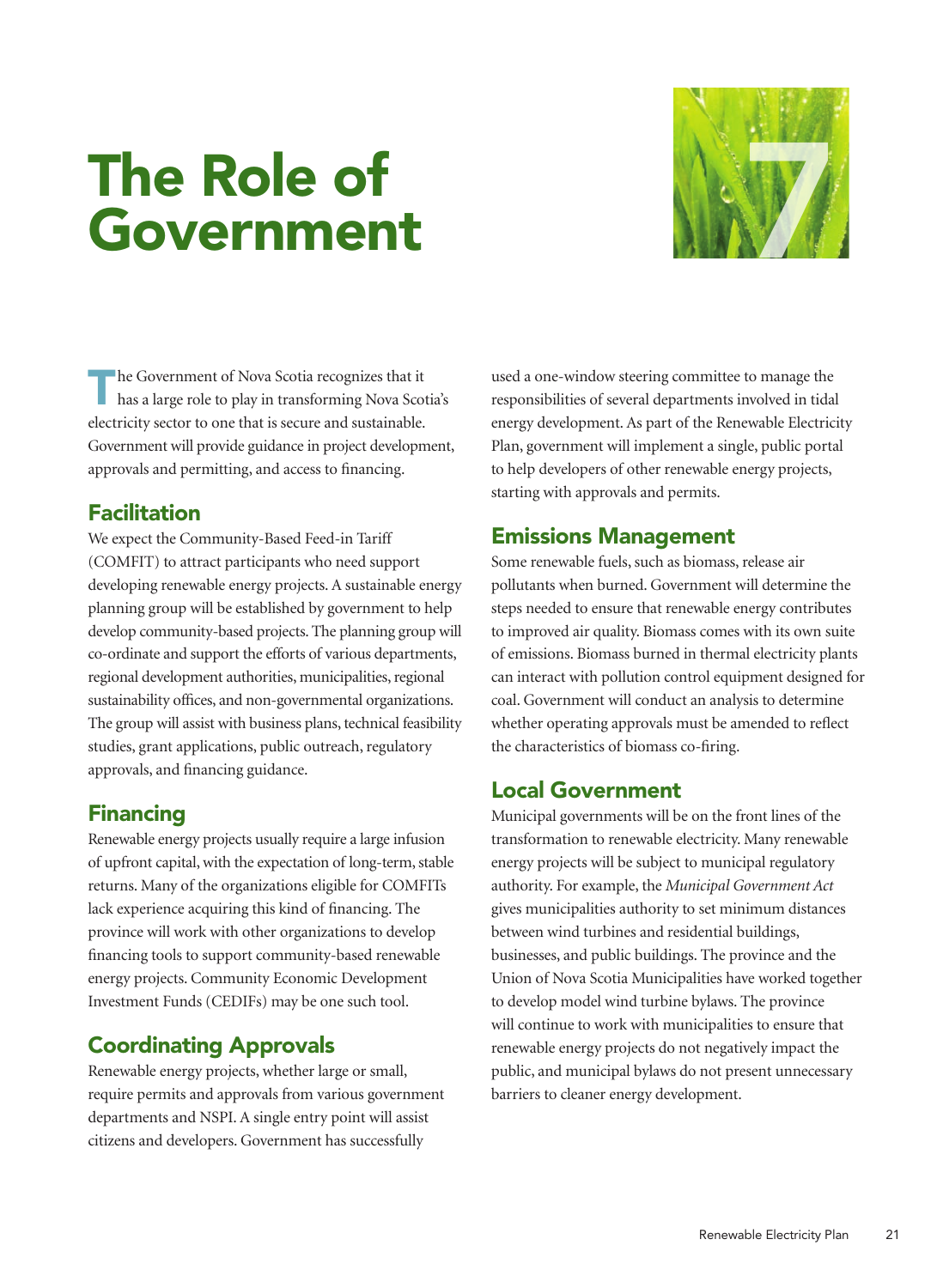#### Federal Government

In some cases, the provincial and federal governments have overlapping regulatory authority in renewable energy development. This crops up most often in renewable energy projects in the marine environment—those involving tidal, wave, and offshore wind energy. The province will continue to work with federal authorities to ensure timely permitting that protects the public interest.

#### First Nations

The Mi'kmaq have expressed interest in collaborating on the development of Nova Scotia's renewable energy sector. Continuing to build a positive relationship with the Mi'kmaq is a key priority for the province. Nova Scotia consults with the Mi'kmaq on all energy projects through the Mi'kmaq-Nova Scotia-Canada Consultation Terms of Reference.All the tools this plan provides—enhanced net metering, the COMFIT, the tidal array FIT and competitive bidding—are available to the Mi'kmaq.In addition, the province has committed to encouraging developers to engage directly with the Mi'kmaq at the early stages of project development.

#### Legislation and Regulations

Measures like the creation of the Renewable Electricity Administrator and the implementation of feed-in tariffs require new legislation or amendments to existing laws.

- • Amendments to the *Electricity Act* will give the UARB authority to set rates for Feed-In Tariffs, based on government policies and objectives. The UARB will continue to oversee and regulate NSPI's costs and rates.
- • Other changes to the *Electricity Act* will delegate authority for managing competitive bids to the new Renewable Electricity Administrator. Government will retain the authority to require reporting and audits.

NSPI will continue to manage technical compliance and commercial relationships with suppliers.

- • Changes to the *Renewable Energy Standard Regulations*  (to be renamed the *Renewable Electricity Standard Regulations*) will entrench the 2015 commitment as a legislated target, and detail accountability measures to ensure that it is met or exceeded.
- After analyzing policy options, new policies or other tools may need to be created to ensure air emissions from biomass-derived energy are properly controlled.
- • Upon publication of the Natural Resources Strategy, and the establishment of a plan for biomass energy, the province may change requirements for sustainable harvesting.

#### Supply Chain Development

Many Nova Scotia suppliers and service companies have transferred skills from other industries to renewable energy. Nova Scotia has the largest concentration of companies specializing in ocean technologies of any province in Canada. Our offshore oil and gas, aquaculture, fishing, and national defense industries have created a cluster of more than 300 firms with specific expertise in ocean mapping, marine engineering, sub-sea fabrication and installation, remote monitoring, and safety and survival training in offshore environments.

 Nova Scotia's emerging renewable energy sector, especially in the areas of tidal power and wind energy, will create opportunities for local companies to provide new goods and services. Potential business opportunities include assessment and permitting, civil construction and site preparation, manufacturing and fabrication, installation, testing, commissioning, inspection, and maintenance.

 The province recently awarded a contract to identify and quantify renewable energy opportunities for fabricators and suppliers, with results expected later this spring.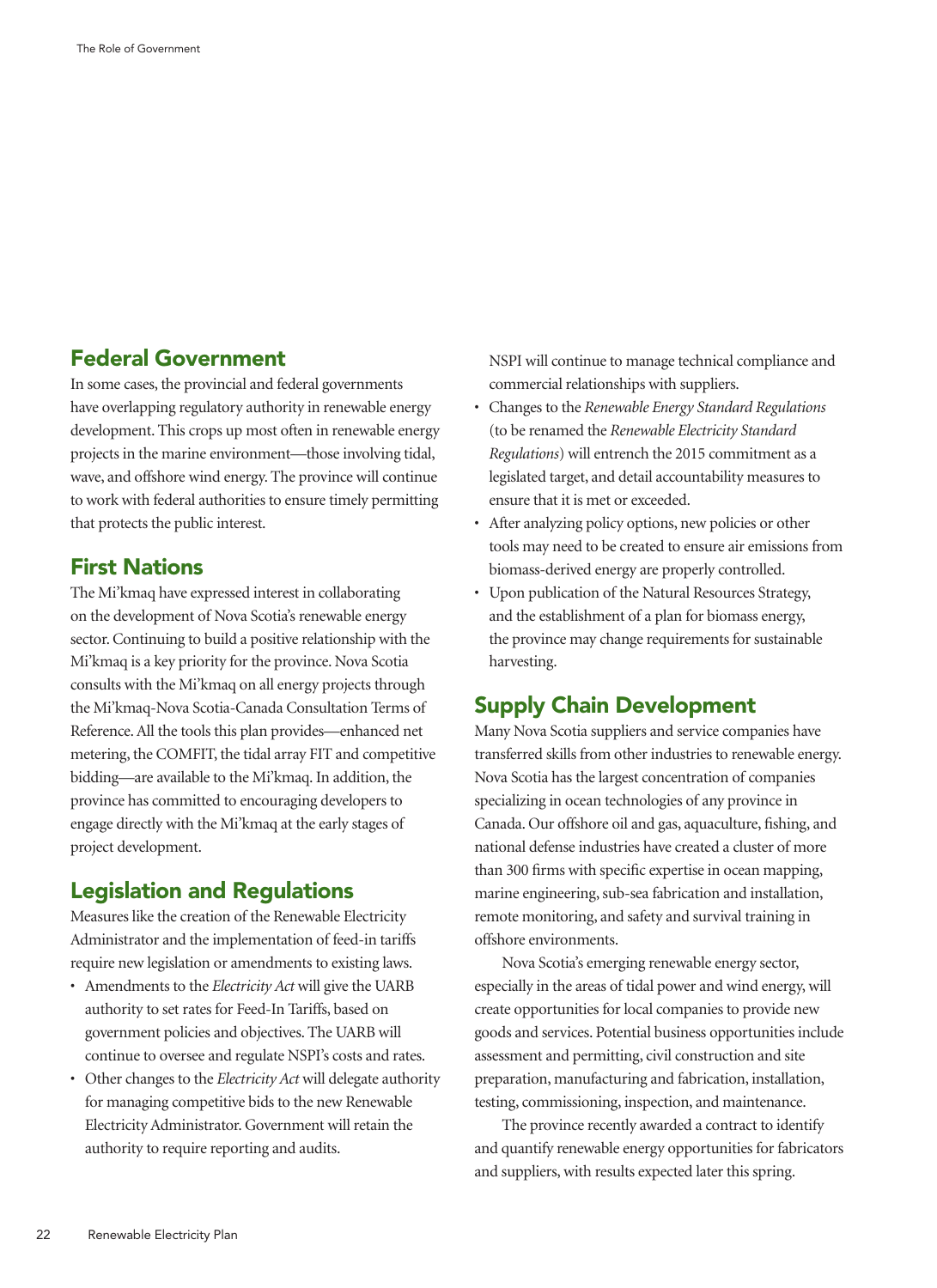# Building a Secure, **Building a Secure,<br>Reliable Network**



#### Electricity Transmission and Distribution in Nova Scotia

Adding more renewable electricity to the transmission and distribution systems requires careful planning to maintain system reliability. This is particularly true because most of the new renewable sources available to us produce power intermittently. Meeting the 2013 Renewable Energy Standard may require additional load management techniques and modest investment in transmission infrastructure. Moving beyond the 2013 standard will require larger transmission investments in Nova Scotia's electrical grid. New lines will be needed to serve remote locations, increased capacity to deliver new renewable electricity generation and a system that can deal with the intermittent nature of much of our renewable energy.

 Further analysis will determine whether there are strategic opportunities in parts of the province to expand the transmission system. This could create opportunities for more renewable energy development in rural Nova Scotia.An upgraded transmission system could also maximize opportunities for large-scale wind projects. NSPI will carry out this analysis under reliability compliance standards set by the North American Electric Reliability Corporation and the Federal Energy Regulatory Commission. The analysis will be open for comment and feedback from stakeholders.

#### The Role of Imports and Exports

Nova Scotia does not have abundant supplies of untapped hydro power, but nearby provinces do. One way to increase the renewable portion of our energy supply would be to import clean electricity from Newfoundland and Labrador, New Brunswick, or Quebec. While not quite local, such imports would be far cleaner and more secure than the coal and oil we currently use.

 Although only enough renewable electricity is currently produced to meet Nova Scotia's needs, there may be potential to export electricity in the future. Electricity demand in Nova Scotia is highly seasonal. In late summer, demand drops as low as 850 MW (compared to a peak of 2,300 MW in winter). Without the ability to export excess power in periods of slack local demand, a significant amount of renewable energy may be wasted.As production of renewable electricity grows, the need for an interconnected regional transmission system to balance the supply and demand will become more urgent.

 Unfortunately, at the moment, Nova Scotia is almost an island in terms of electricity.A single 345 kilovolt transmission line, plus two much smaller lines, connect Nova Scotia with the North American electrical grid. That's enough to ensure system reliability at times of high demand, but well short of what would be needed to import a major part of Nova Scotia's electricity needs. By contrast, New Brunswick has about five times that capacity in its interconnections with New England and central Canada. In the future, it will be necessary to expand our interconnection with New Brunswick.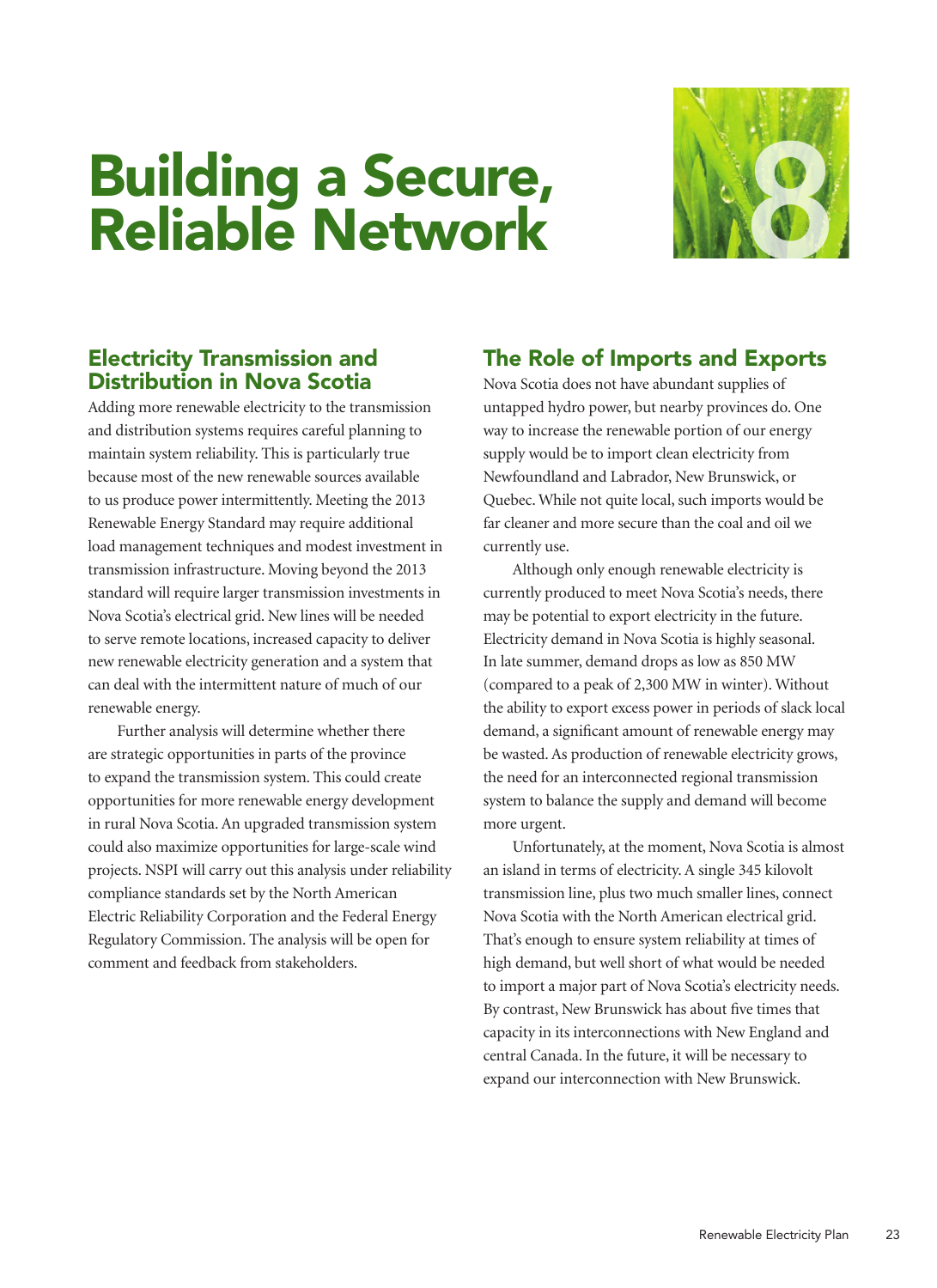A recent study by SNC Lavalin concluded that enhancing Nova Scotia's transmission grid, and adding a second interconnection with New Brunswick, would greatly improve Nova Scotia's opportunities to import and export renewable energy. It could also help solve the problem of how to back up intermittent energy sources like wind and tidal power. Expanding our interconnection with New Brunswick would require expensive upgrades on both sides of the border. Recent load growth in the Moncton area has further constrained Nova Scotia's interconnection with New Brunswick during system peaks.

 The SNC Lavalin study identified a potential interconnection with New England via a submarine cable. At this time, this has significant cost implications and would require further feasibility studies and cooperation between Nova Scotia and New England.

 In the other direction, the development of Lower Churchill Hydro in Labrador has the potential to provide clean, low-impact renewable energy imports to Nova Scotia—but that development is at least six years off. It would require new transmission lines, including undersea connections.

 Government will continue to explore opportunities to expand and integrate the regional energy grid in order to share large hydro and enhanced renewable energy development with our neighbours.

#### Smart Technologies

A smart grid delivers electricity using digital technology to manage a customer's energy use. For example, a smart grid could turn on domestic hot water heaters only at night, when demand is slack and the cost of producing electricity is low. Smart meters can encourage consumers to adjust the time they heat water or use energy-gobbling home appliances—especially if doing so will save them money. These systems can save energy, reduce costs, and increase reliability. Experience from other jurisdictions has shown that smart meters are most effective when accompanied by time of use rates (price of electricity depends on the time it is used). Better management of the electricity system becomes even more important as more generation comes from intermittent sources.

 NSPI will use its share of a multi-million dollar grant from the federal Clean Energy Fund to install software and management systems to start testing smart grid technologies in Nova Scotia. The project will focus on the integration between smart grid technologies, customer loads, and intermittent renewable resources. The project will help the company better understand the effect of smart grids on customer behavior, and the type of loads that can be controlled by real-time demand.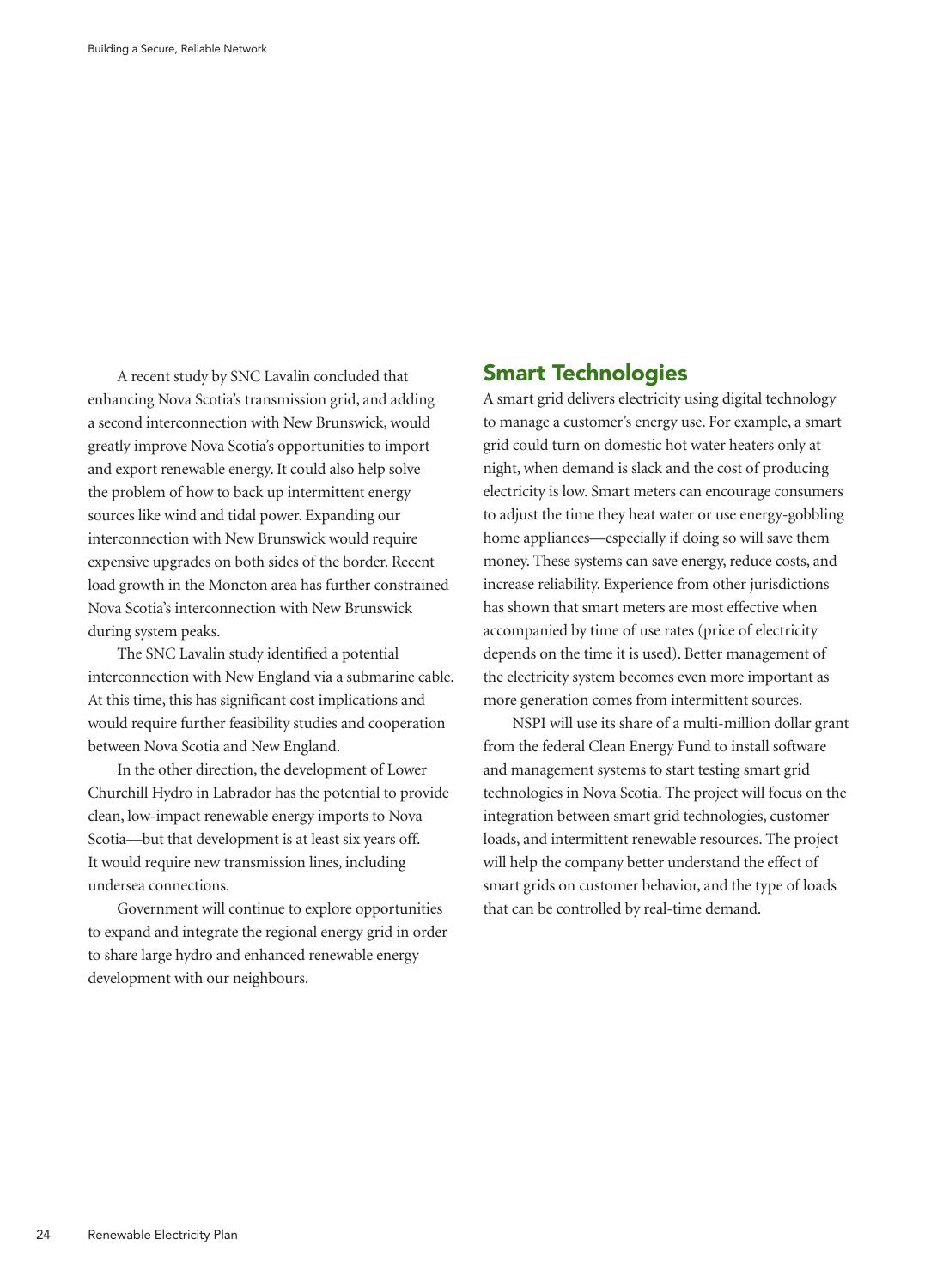# Things This Plan Things This Plan<br>Does Not Do



Planning involves choices, and in developing this Renewable Electricity Plan, the government has chosen not to do several things.

 The province has decided to maintain a regulated electricity marketplace and not open it to competition. Opening the system to private sales would pose major challenges for an electrical system that is not wellconnected to the North American grid. Opening the market would raise difficult questions for those who stay behind: Who will carry out planning? Who will supply power when the wind speed drops? Even Ontario—a province with more energy options than Nova Scotia and access to lots of energy beyond its borders—has largely reversed deregulation. If Nova Scotia eventually moves to regional cooperation and regional system operation, these choices can be revisited.

 Government has decided not to let independent power producers build all the medium and large-scale renewable energy projects. In essence, there are two competing models for selecting new power projects: UARB regulation of an integrated utility, and competitive bids by independent producers. However, Nova Scotia's lack of a robust connection to the North American grid limits competition. Without that element, competitive bids may not be the best model—that was the judgment in 2001. This plan allows the two models to operate in parallel. The results will allow government to determine the best way to balance the development projects in the future.

 Government has chosen not to extend the COMFIT to larger projects. Just as a commercial farm can produce vegetables cheaper than a garden patch, an industrialscale wind farm can produce electricity cheaper than a backyard turbine. There are many economies of scale in renewable power production. Nevertheless, a conscious decision has been made to encourage small as well as larger renewable electricity projects. This is partly to ensure widely dispersed energy sources, and partly to encourage rural community economic development. A FIT will result in somewhat more expensive electricity than open competitive bidding, but it gives these smaller projects a degree of market certainty.

At this time, there is no solar COMFIT. Although solar technologies are technically feasible, they still come at a high cost that could significantly affect electricity rates if supported by a feed-in tariff. However, Government recognizes the current value and potential of solar energy and has included it as a qualifying renewable resource under the enhanced net metering program. In several years, the cost of solar technology will change and solar will likely have a larger role in the renewable energy mix.

 Renewable electricity produced from small local projects will be slightly higher priced than electricity from large-scale projects. But since the total amount of power from COMFIT projects will start out small, the overall impact on rates is low—estimated at less than one percent on a typical consumer's bill. Of course until the UARB sets the COMFIT rate, and we see how fully it is taken up, the precise impact can't be calculated with certainty.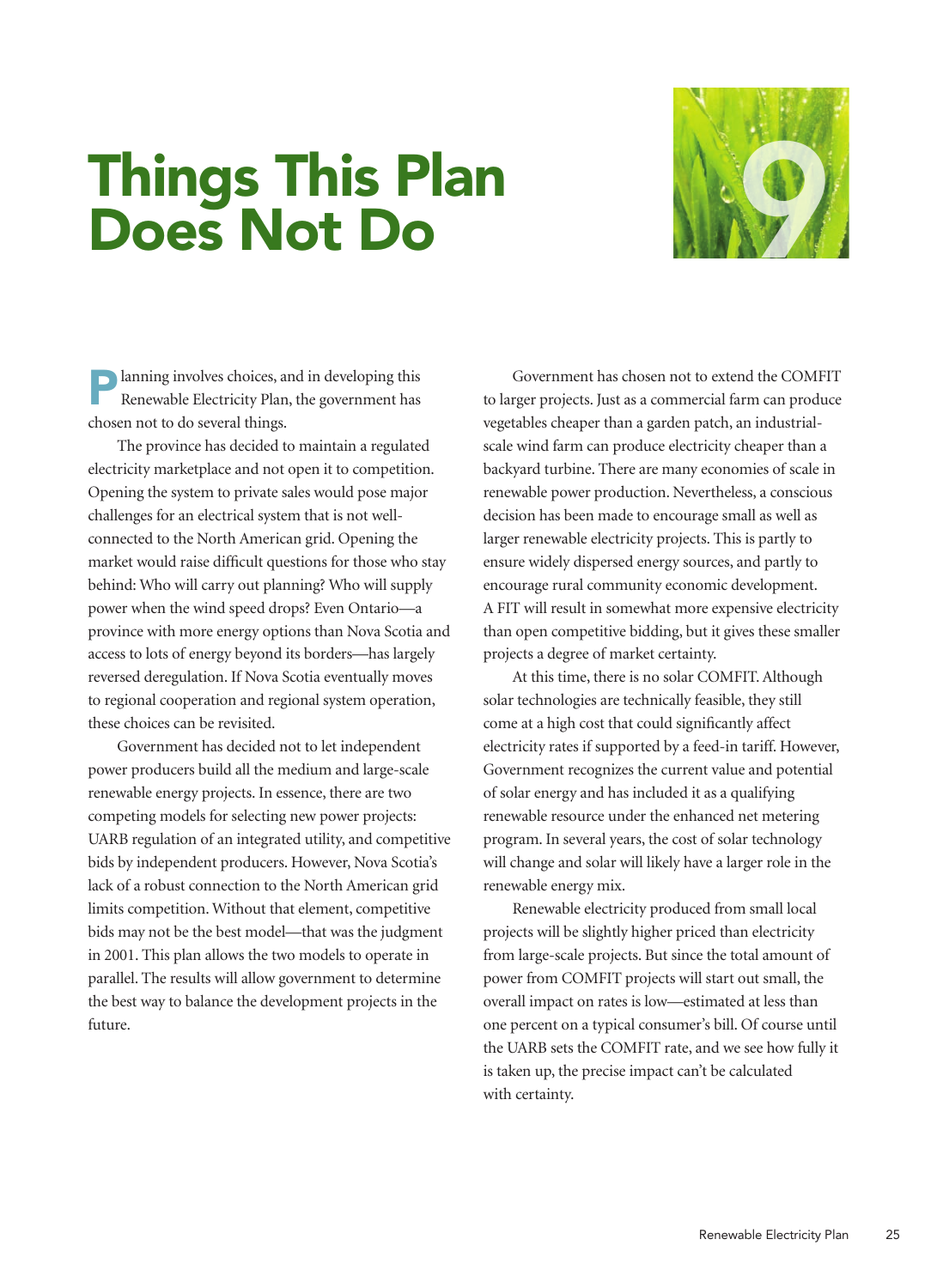# **Costs and<br>Benefits** Costs and 100



The transition from imported fuels to renewable<br>electricity and cleaner local fuels will increase power bills in the short term, but offer lower and more stable rates in the long run. *Not* making this transition would shackle ratepayers to the wild price swings and the relentless upward march of international energy markets.

 And in the long run, this plan is about making life more affordable—doing nothing would cost more. The share of NSPI's overall costs that go to fuel has been increasing. So has the cost of expensive equipment and supplies needed to control harmful emissions from coalfired power plants. We can keep going down that path and doom consumers to an unsustainable future, or we can bite the bullet and make the necessary investments to have a secure, safe, affordable, and sustainable energy economy.



Electricity Prices for Selected Locations

All prices are for residential consumers in 2007. Prices for Canadian cities are from Hydro Quebec, *Comparison of Electricity Prices in Major North American*

*Nova Scotia's electricity rates compare with neighbouring jurisdictions, but are far more vulnerable to market volatility and future carbon regulation because of high coal content. Areas with high green content (e.g. large hydro: Montreal and Vancouver, at right) are likely to have greater price stability.*

 How hard is that bullet? Government estimates that measures in this plan will result in a 1-2% increase annually on electricity bills. To reach 2015, this would add an average of approximately \$10-\$20 annually to the average single family home electricity bill (closer to \$20-\$40 if electricity is used for heating).

 NSPI's 2009 Integrated Resource Plan (IRP) also estimated the cost of adding more renewable electricity to the system to be about two percent per year over 2009 electricity rates. Both the 2007 and 2009 IRP studies confirm that energy efficiency and conservation, in combination with renewable energy, are the least cost options to meet energy demand and environmental objectives over the longer term for Nova Scotians.

 In addition, cost increases are anticipated to be partially offset by reduced consumption as a result of the demand-side management (DSM) program currently operated by NSPI, and in future by Efficiency Nova Scotia.





#### Reference

Hydro Quebec, *Comparison of Electricity Prices in Major North American Cities.* Rates in effect April 1 of each referenced year. Residential electricity prices for consumers using 1,000 kWh of electricity. All prices are measured in \$/kWh.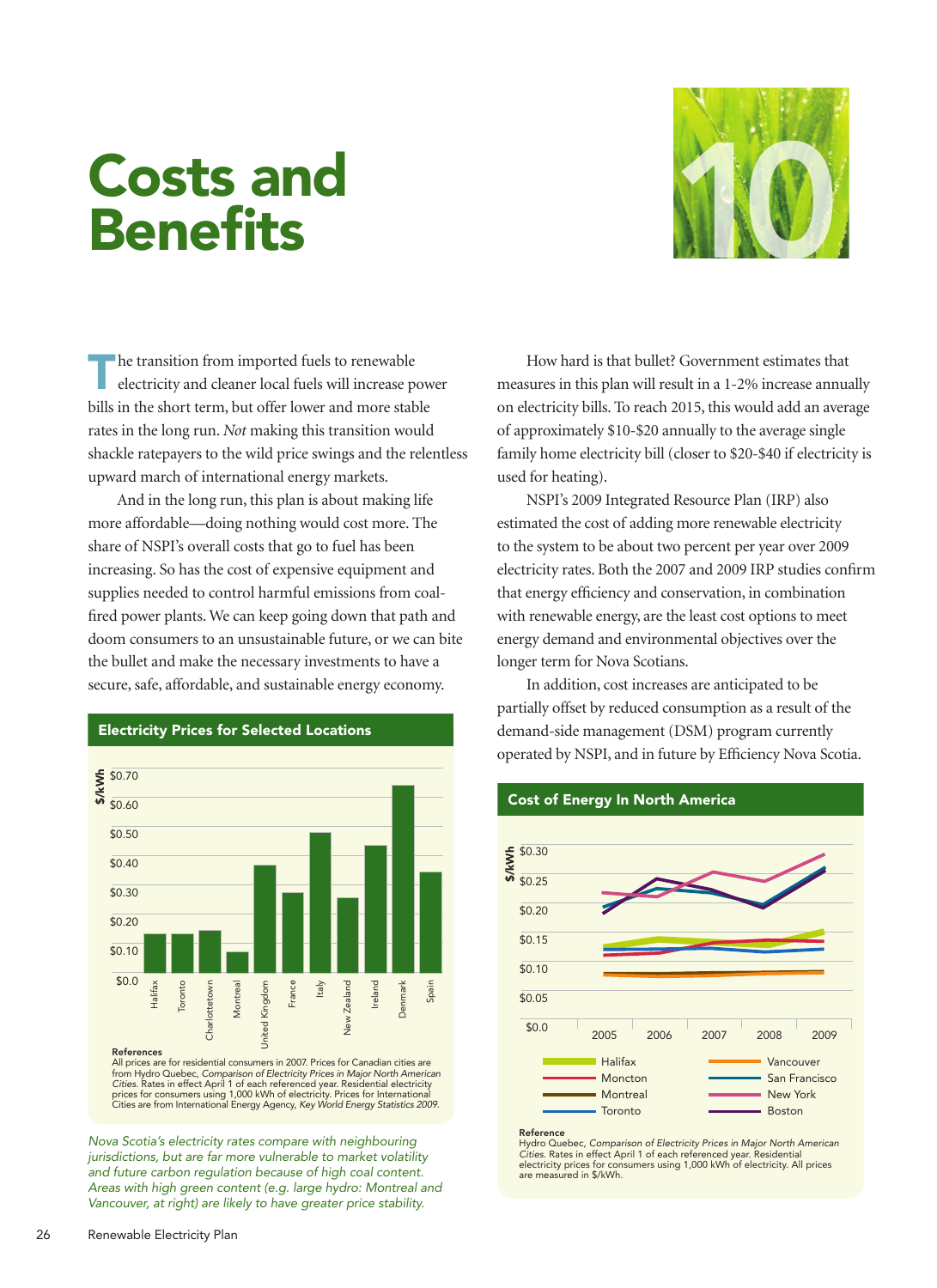#### Creating Jobs and Investment in the Industries of the Future

One goal of the Renewable Electricity Plan is to maximize the economic benefits of increased renewable energy generation—to create good jobs and grow the economy. The investment needed to meet the 2015 commitment of 25 percent renewable electricity could be as much as \$1.5 billion. Much of this investment will be spent in Nova Scotia, creating jobs in construction, supply, and manufacturing—mainly involving wind energy projects. More of the investment will stay in the province if turbine blades and towers are also manufactured here. DSME's recent decision to manufacture wind towers and blades at the former Trenton Works plant increases our capacity for such manufacturing.

 Depending upon the amount of work carried out locally, investment in renewable electricity to meet the 2015 commitment will produce estimated provincial government revenues of \$30-45 million (through direct and spinoff effects), and employment of 5,000 to 7,500 person-years.

#### Competitive Advantage of a Cleaner Energy Mix

Nova Scotia's dependence on carbon fuels, especially coal and oil, threatens to become a significant impediment to trade and competitiveness as carbon tariffs and trade rules proliferate. By reaching and exceeding GHG reductions targets, and achieving a cleaner, more diversified supply of energy across all sectors, the province will be in the optimum position to maintain stable, competitive energy costs. That will help Nova Scotia businesses compete in world markets.And Nova Scotia goods and services will remain attractive for purchasers and consumers wanting to reduce their carbon footprint.

#### Reduced Greenhouse Gas Emissions and Improved Air Quality

Current methods of electricity generation produce 50 percent of Nova Scotia's greenhouse gas emissions, and the vast majority of our air pollutant emissions.

 The 2008 Nova Scotia Wind Integration Study estimated that the addition of 311 MW of installed wind power capacity might avoid \$8 to \$9 million in GHG emission costs. With an increase to 581 MW of installed wind capacity, avoided GHG costs have the potential to impact electricity rates by 2-3%.<sup>2</sup>

 This Renewable Electricity Plan displaces fuels like coal and oil with reduced-emission renewables and cleaner, locally-produced natural gas. The result: cleaner, healthier air, and reduced costs for everyone.

<sup>2</sup> Estimates are based on the assumptions made in Nova Scotia Power's 2007 Integrated Resource Plan that carbon would be subject to an additional price.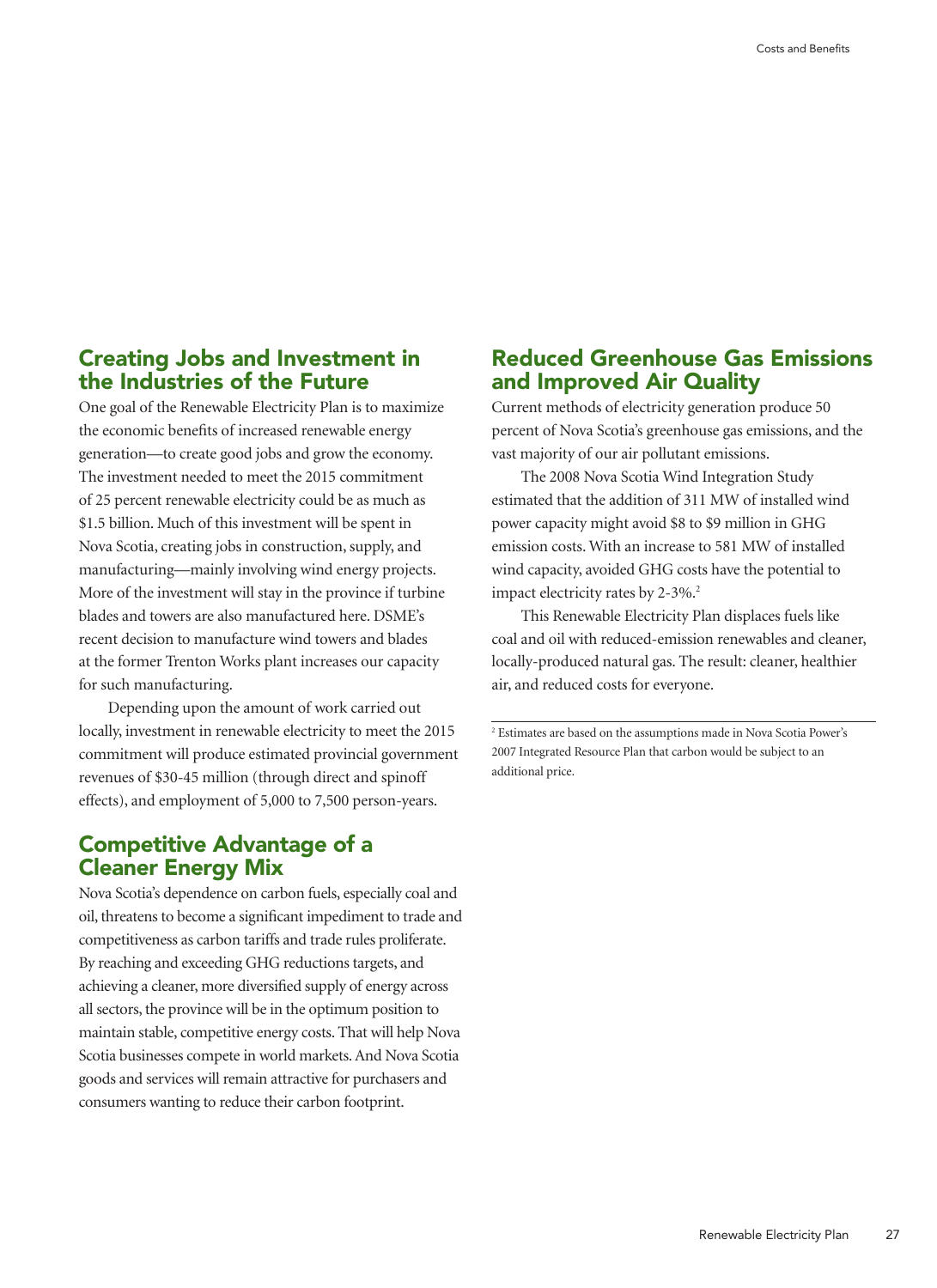### **Implementation**



The Renewable Electricity Plan introduces policies that are new to Nova Scotia. Some steps can be taken right away. Others will take time to implement. New programs and rules also require periodic review to ensure they meet policy objectives.

 Steps to implement and monitor this plan include:

- • The Minister of Energy will introduce legislation during the spring 2010 session of the legislature.
- • Cabinet will implement regulations this summer, after consultation.
- The UARB will hold public hearings to set various FIT rates.
- • After publication of the Natural Resources Strategy, the province will review the biomass standards established by this plan.
- • Government will develop a strategy to maximize economic and environmental benefits from the transition to cleaner, more renewable and secure energy supplies. The strategy will provide a framework for plans involving energy conservation, efficiency, and demand management; space heating and water; transportation energy use; and natural gas.
- • Government will review the COMFIT program in 2012.